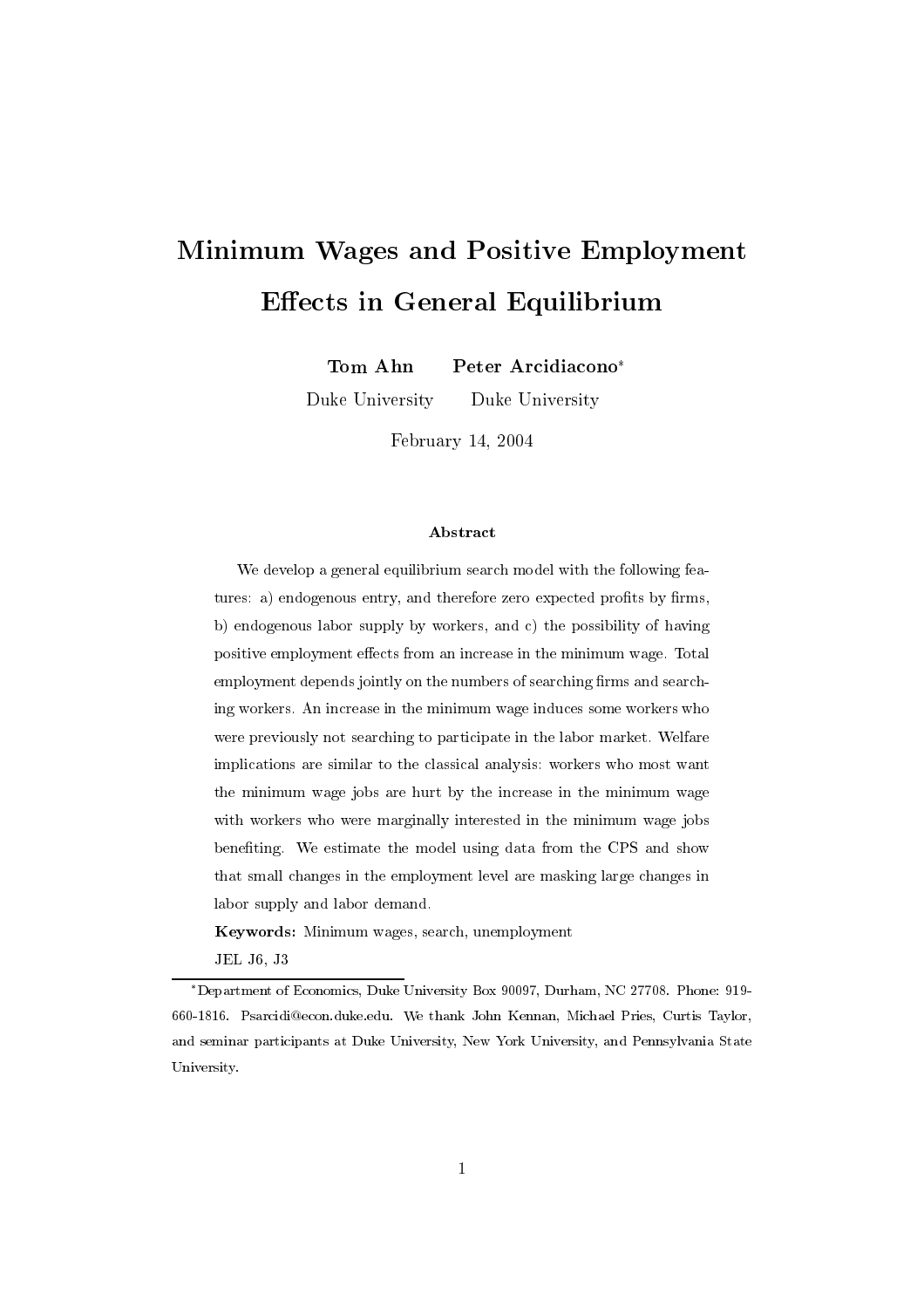#### **Introduction**  $\mathbf{1}$

Until recent years, the debate over the effects of the minimum wage on employment has been an econometric issue, with the understanding that the classical prediction of decreased employment due to an increase in the minimum wage held. The classical analysis operates from a simple labor supply and demand framework with the minimum wage serving as a price floor. An over-supply of workers and too little demand for labor by firms results in a decrease in employment and an increase in the unemployment rate. The consensus among published studies was that there were relatively modest effects on employment and income distribution due to an increase in the minimum wage.

However, empirical work by Card and Krueger (1994, 1995) suggest that, in some cases, an increase in the minimum wage leads to an increase in employment. There has been considerable controversy regarding these findings (See Welch (1995), Neumark and Wascher (1995), and Brown (1999)). Most notably, there has been an active debate between Neumark and Wascher and Card and Krueger on minimum wage employment at fast food restaurants in New Jersey and Pennsylvania. While Card and Krueger found modest positive employment effects due to a minimum wage hike, Neumark and Wascher found a small negative employment effect. Card and Krueger estimated the labor demand elasticity to be between 0.54 and 0.89. Neumark and Wascher estimated the labor demand elasticity to be between -0.21 and -0.22.

Labor monopsony models have been advanced as theoretical support for the Card and Krueger studies. Under labor monopsony models, the individual firm faces an upward sloping labor supply curve. Raising wages for one worker then implies raising wages for all workers. A binding minimum wage removes the tie between hiring another worker and raising the wages of everyone else. Hence, in a labor monopsony model it is possible to increase employment by increasing the minimum wage. However, until recently, these models have been treated with skepticism by economists who believe entry and exit by firms and workers should compete away monopsony rents (Boal and Hanson (1997)).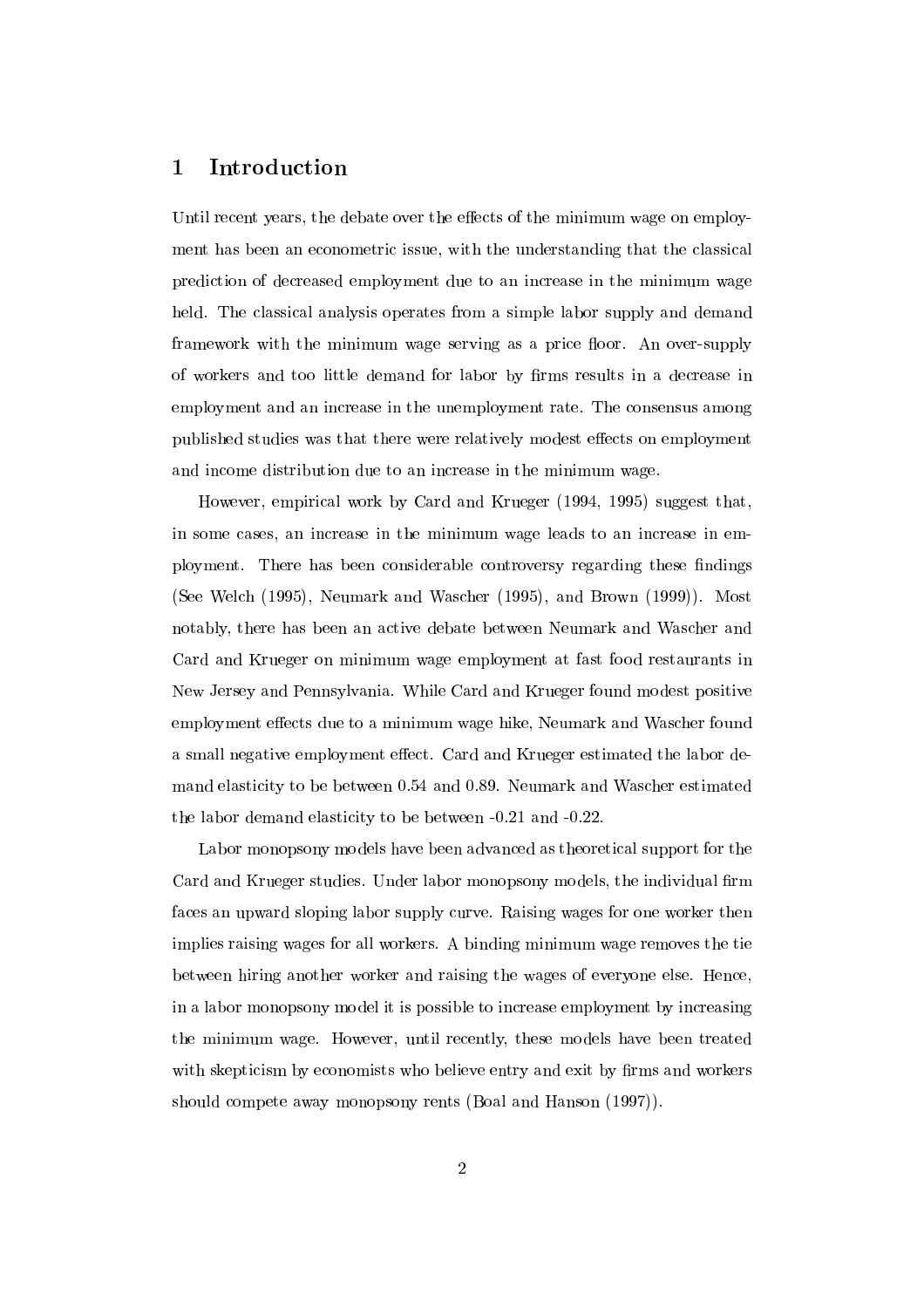We develop a two-sided search model with endogenous labor supply and labor demand that can exhibit positive employment effects from an increase in the minimum wage. In the classical analysis, the number of searching workers has no effect on the number of matches. In a more general search model, the number of matches increases with the number of searching workers. Hence, increasing the minimum wage may induce search which can lead to higher employment levels even with the number of firms falling. However, these positive employment effects also lead to lower probabilities of matching at the individual level. As in Luttmer (1998) and Glaeser (1996), in expectation, those with the lowest reservation wages are hurt most by the increase in the minimum wage when workers are randomly allocated to jobs.

Our search model can therefore generate zero or positive employment growth, which duplicates the primary benefit of using labor monopsony models. However, unlike monopsony models, firms here have zero expected profits both before and after the minimum wage hike.

The search model shows that the effect of a minimum wage hike may appear small because the variable used to measure this effect, employment level, does not adequately capture the churning of the labor market. Individuals induced to enter the labor market result in more matches and may not lower the employment level. However, the new matches push out those who originally wanted minimum wage jobs. Therefore, there are possibly large negative welfare effects from a minimum wage hike, even if the employment level stays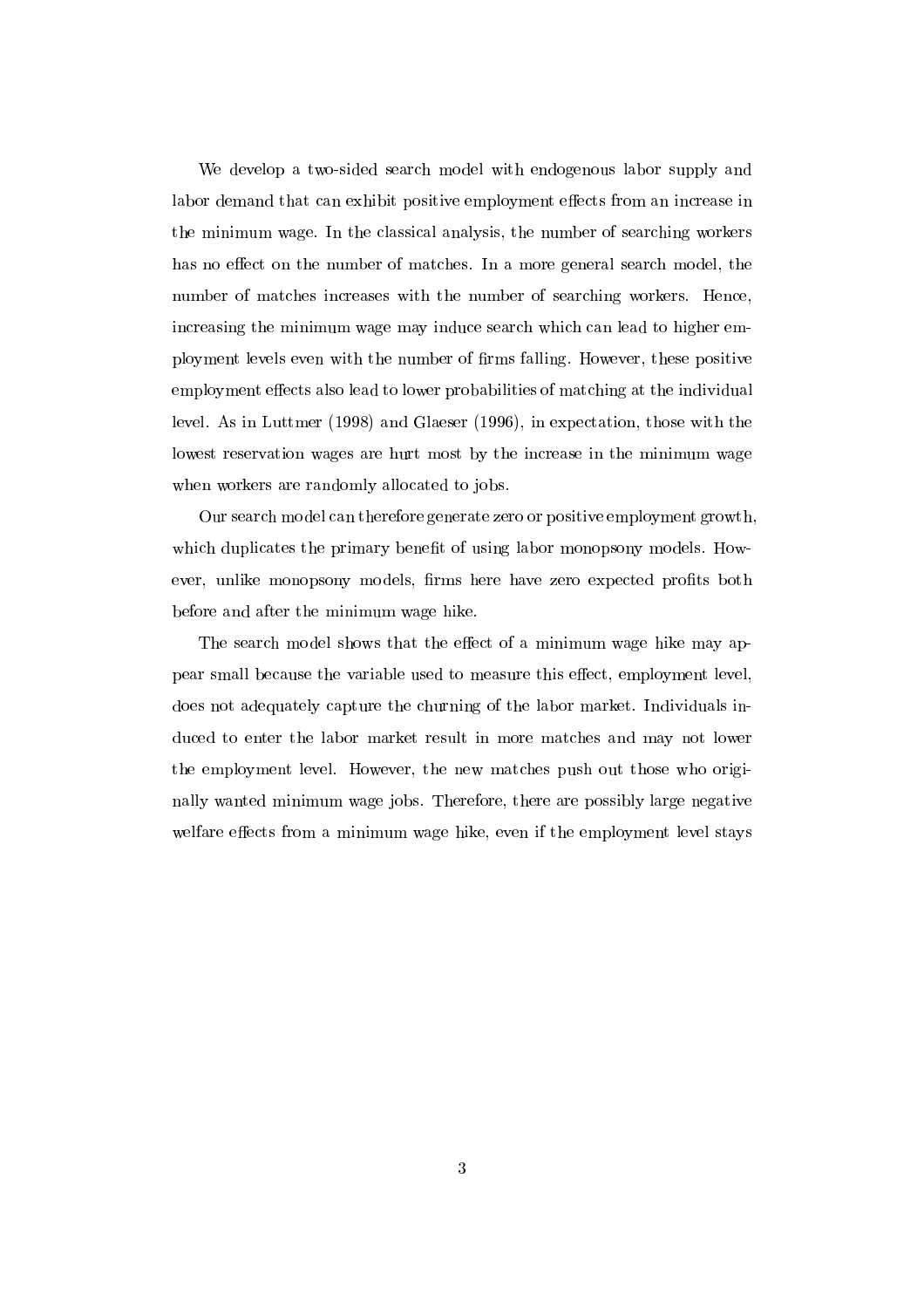constant or increases.1

Our theoretical model makes four predictions about the effects of a minimum wage hike: a) probability of finding employment conditional on searching always decreases, b) employment level change is ambiguous, c) a larger number of higher reservation workers enter, and d)lower reservation workers may be worse off. We estimate a structural econometric model and simulate increases in the minimum wage to show that the predictions of the theory are supported. We use a twelve year band (1989 to 2000) sample of 16 to 19 year old white teenagers from the basic monthly outgoing rotation CPS les and minimum wage at the state level in each month of the sample band.

We find that the employment is indeed masking large changes in labor supply and demand. This particularly holds for workers who are relatively unattached to the labor force; the youngest individuals in our sample and those who come from wealthier families. We estimate the effect of a  $10\%$  increase in the minimum wage and find that it would only lower the employment level for sixteen to nineteen year-olds by -0.88%. However, the labor demand elasticity is estimated to be  $-2.9\%$ , where the difference between the effect on the employment level and the demand elasticity can be explained by increased labor supply.

Flinn (2003) also estimates a structural model of how a minimum wage increase affects employment. His paper has the advantage of working in a continuous time search model as opposed to the static model presented here.

<sup>&</sup>lt;sup>1</sup>We are aware of only one other paper that has firms earning zero expected profits and yet can stillgenerate employment increases from a minimum wage hike. Lang and Kahn (1998) use a model with segmented labor markets and firms having preferences for workers of a particular type to obtain the result. Without a minimum wage, an equilibrium exists where second-class workers have high employment rates and low wages while preferred workers have just the opposite and are better off in expectation. For a minimum wage slightly above the equilibrium wage in the low wage market, Lang and Kahn show that an equilibrium exists where now some preferred workers search for minimum wage jobs, trading off higher wages for higher employment probabilities, and that this effect can more than compensate for the loss of jobs for the second-class workers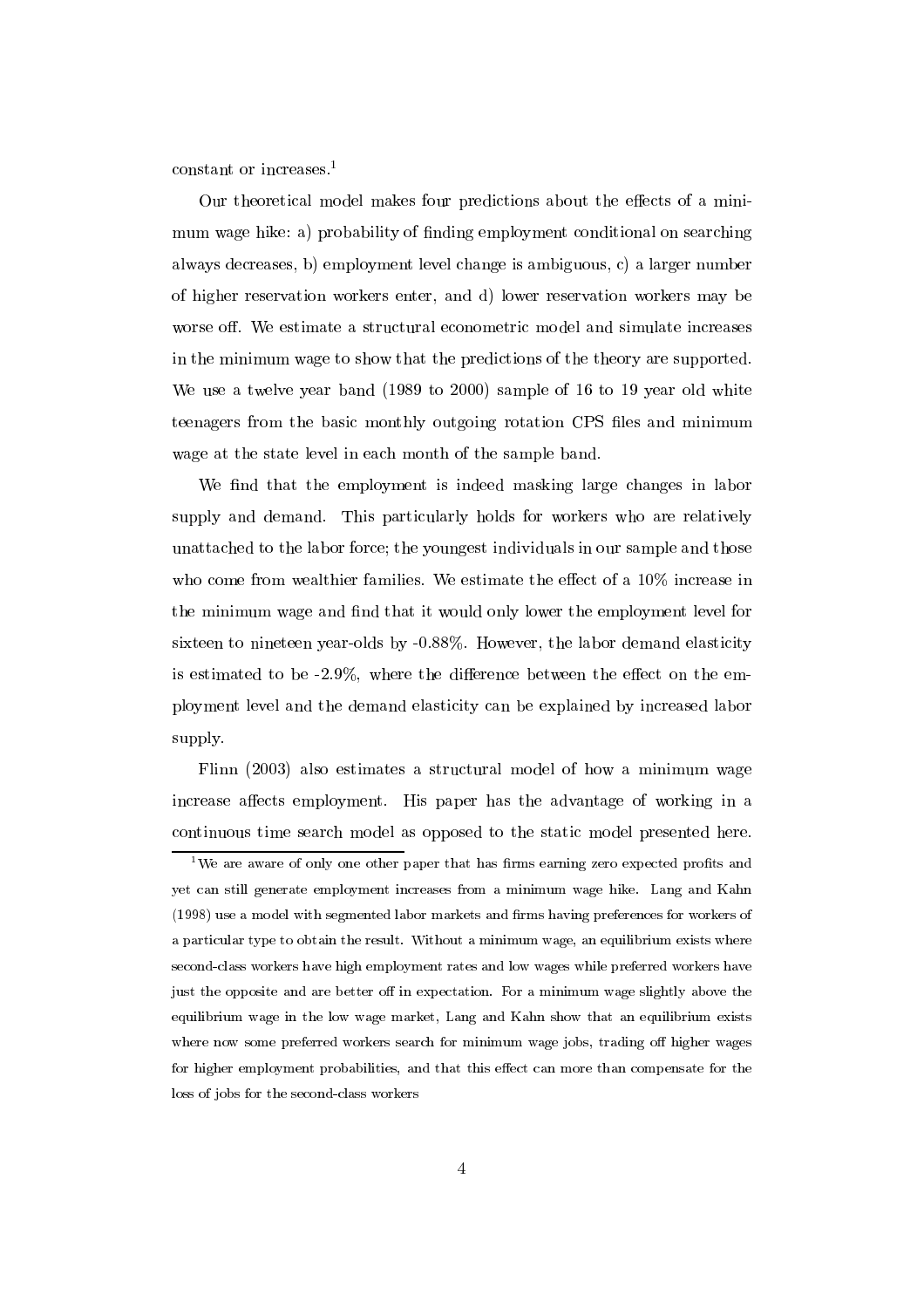However, this comes at a cost. In our model, firms earn zero expected profits so the probability of receiving an offer responds to a change in the wage. Further, our model allows for the possibility of positive employment effects and heterogeneity in reservation values. This latter feature is particularly important in assessing winners and losers form a minimum wage hike.

The rest of the paper proceeds as follows. Section 2 shows the classical model and how it does and does not relate to the matching model. Section 3 develops the two-sided search model, with welfare and employment analysis in section 4. Section 5 describes the data that we use to estimate the model. The translation from the theoretical model to what is estimated is done in section 6. Section 7 presents the estimation results. Section 8 performs the policy simulations and Section 9 concludes.

# 2 The Classical Model

The classical analysis of the effects of a minimum wage can be found in most introductory economics textbooks. However, by first examining the classical model it is possible to see why in our model it is possible to have positive employment effects from an increase in the minimum wage while in the classical model it is not. Further the welfare implications of our model will turn out to be very similar to those of the classical model.

Figure 1 shows the implications of an increase in the minimum wage in the classical model. Employment here falls from Q to Q. Note that the employment level only depends upon labor demand. How elastic, or inelastic, labor supply may be has no effect on the employment level. This is the primary difference between the classical model and matching models. Matching models rely on a 'matching function' which takes the number of searching worker and the number of searching firms and produces an employment level. The matching function in the classical model is the minimum of the number of searching firms and the number of searching workers which must be the number of searching firms when there is a binding minimum wage. However, other matching func-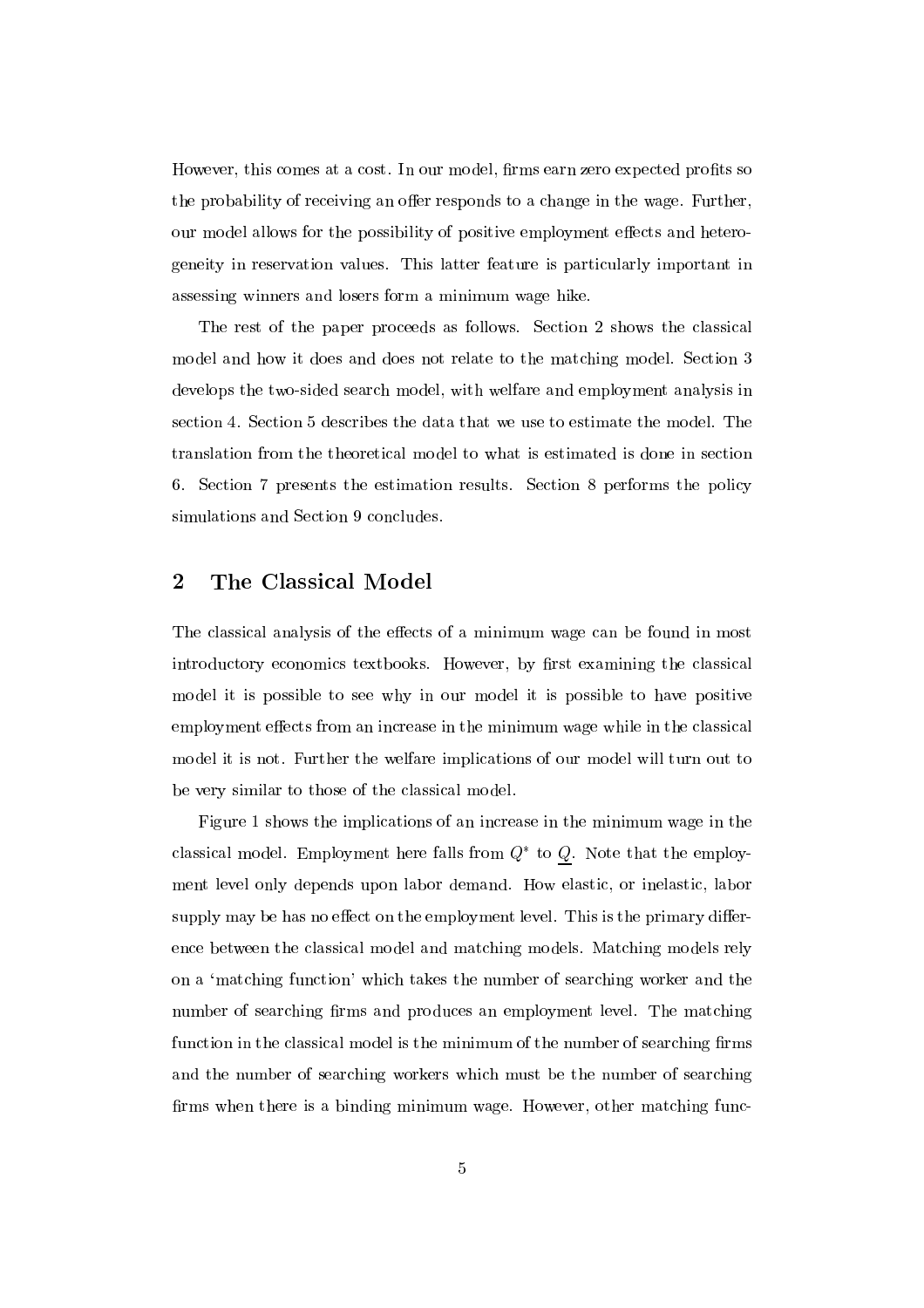tions that depend upon both the number of searching firms and the number of searching workers can produce increases in the employment level because the increased labor supply may more than compensate for the decreased labor demand.

The classical model requires an additional assumption as to how jobs are assigned because there is an excess supply of workers. In Figure 1 we have assumed that the probability of employment is the same across searching workers. This probability of finding a minimum wage job is given by  $Q/\overline{Q}$  where  $\overline{Q}$ is the number of individuals interested in working at the minimum wage. The area between the labor supply curve and the curves that kinks at  $\overline{Q}$  gives the expected surplus over the reservation wage of the workers. Note that the expected surplus is smaller with the minimum wage increase for all workers below  $Q_c$ . These are the workers who were most interested in being employed and would be willing to trade a lower wage for a higher probability of employment.

The matching model described below has very similar welfare implications. If there are losers because of a minimum wage increase, it will be those individuals who were most interested in being employed. Winners are then those individuals who would either not be interested or only marginally interested in being employed at the market clearing wage.

# 3 The Matching Model

In this section we present a two-sided search model designed to highlight the effects of a minimum wage increase in the low wage market. There are  $\overline{N}$ individuals available to search. Individuals are differentiated in their reservation values for not working. The *i*th individual has reservation value  $R_i$ , where  $R_i$  is drawn from the cumulative distribution function  $F(R)$  and has support  $[0,\infty)$ This reservation value can be leisure or any outside option for workers. For instance, we may assume that  $R_i$  is the value of schooling for teenagers, with the treatment effect of education varying across the population. Adept students expect to acquire more human capital in school and will therefore consider the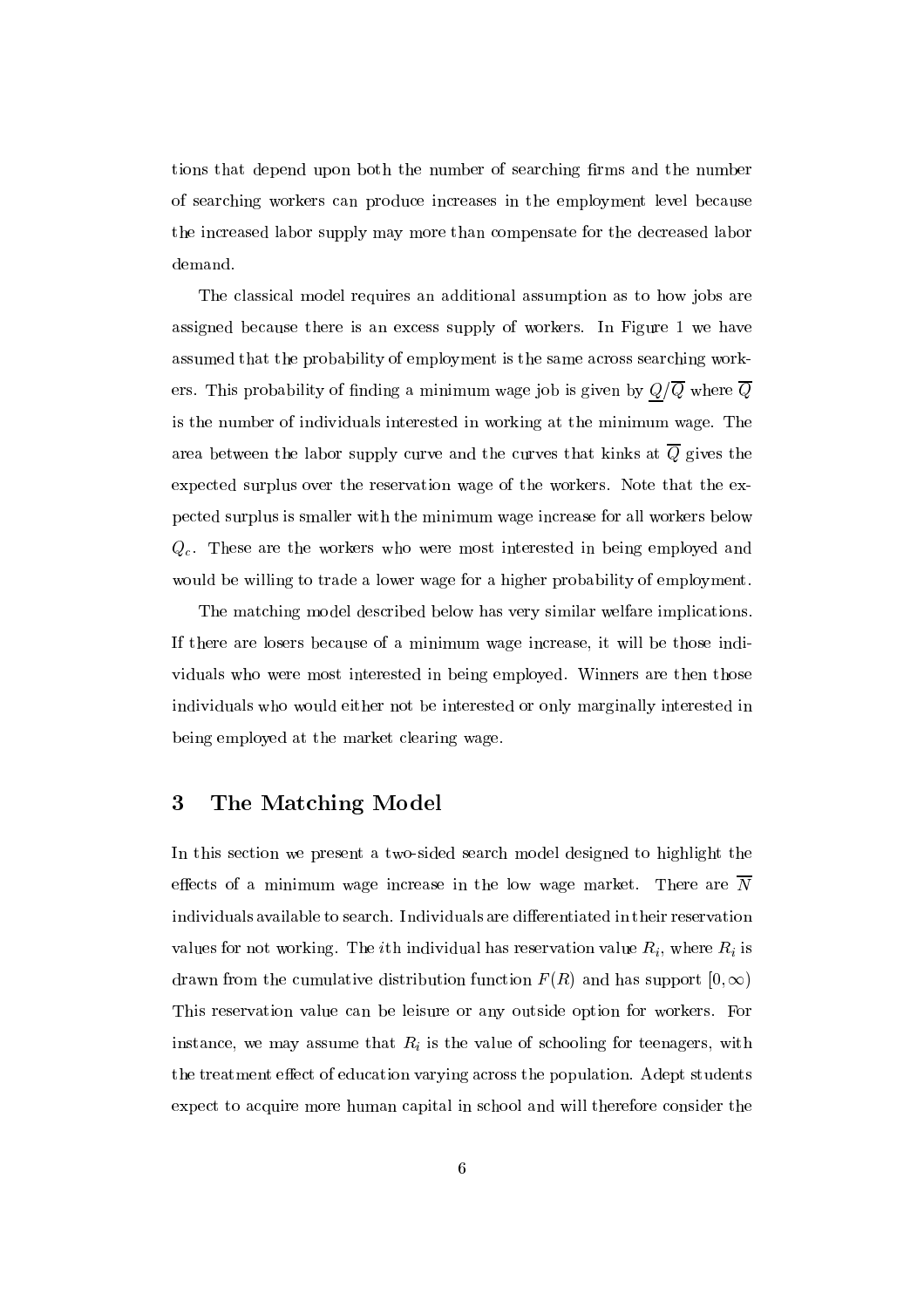

Figure 1: Classical Employment Losses From a Minimum Wage Increase<sup>†</sup>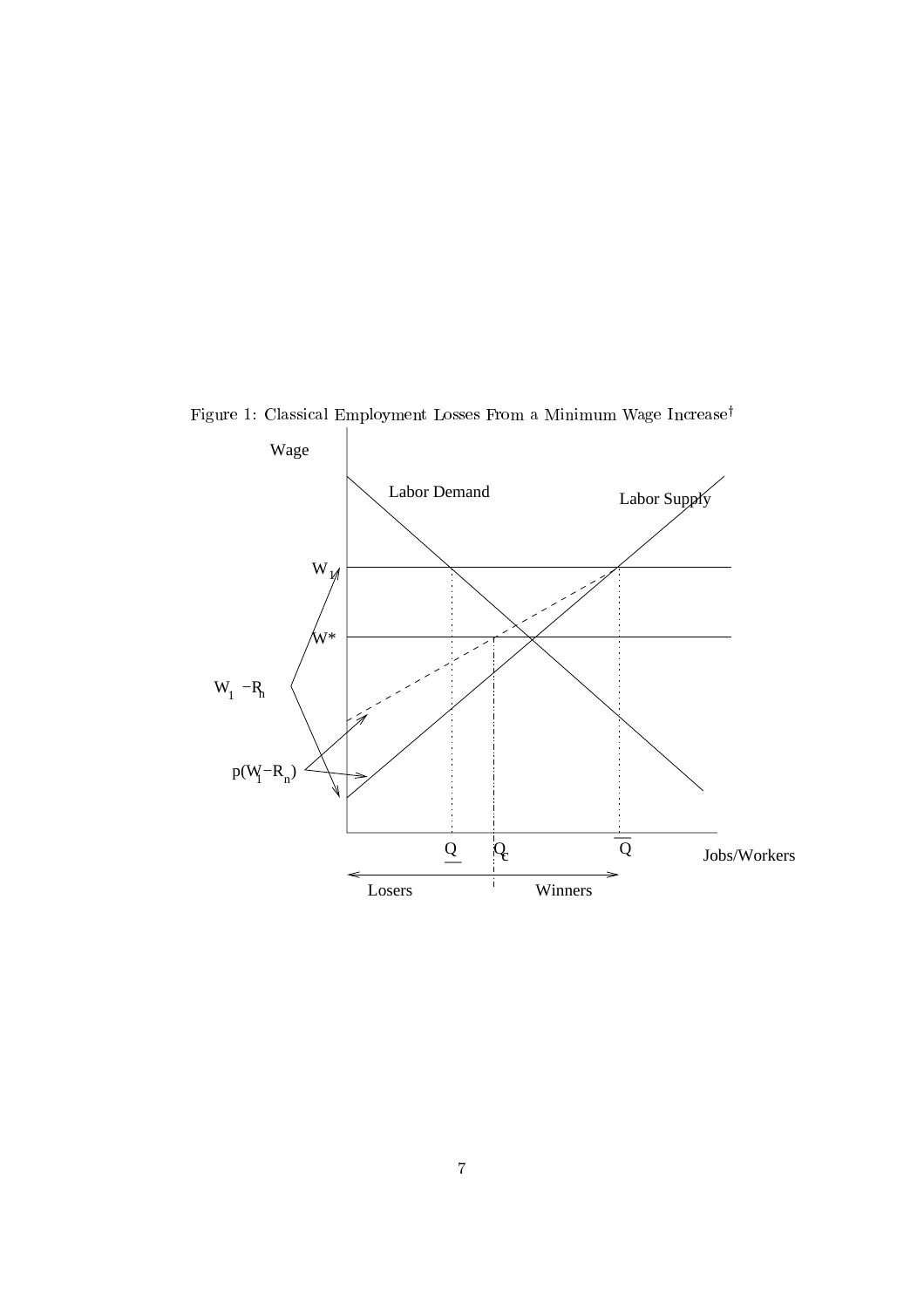minimum wage job as a less attractive option.

Denote  $p_i$  as the probability that the *i*th worker would find an acceptable match conditional on searching. Denote  $K$  as the search cost which is uniform across individuals and is paid whether an individual matches with a firm or not. Individuals are risk neutral and the expected value of searching,  $v_i$ , is given by:

$$
V_i = p_i[E(W|W > R_i) - R_i] - K, \tag{1}
$$

where  $W$  is the wage. The number of searching workers,  $N$ , is endogenous and individuals search when  $V > 0$ 

The number of firms,  $J$ , is endogenous. All firms are identical and therefore have identical probabilities of a successful match with a worker, q. Production from a match is given by  $S$  and firms pay a search cost,  $C$ , whether or not they find a match. Firms enter until all firms have zero expected profits. Expected profits are then given by:

$$
qE(S - W|S - W > 0) - C = 0.
$$
\n(2)

We assume that the surplus of a match is given by:

$$
S_{ij} = \overline{S} - \zeta_{ij} \tag{3}
$$

where  $\overline{S}$  is the average match value.  $\zeta_{ij}$  is then a match-specific component with zero mean, is drawn from the cumulative distribution function  $G(\zeta)$ , and has support  $\left[\zeta,\overline{\zeta}\right]$ .

We now specify the wage-generating process. Matched pairs split  $S$  according to generalized Nash bargaining, with the caveat that a successful match pays at least the minimum wage,  $W<sup>3</sup>$ . The worker's bargaining power is set at  $\mathbf{r}$  ,  $\mathbf{r}$  ,  $\mathbf{r}$  ,  $\mathbf{r}$ ,  $\mathbf{r}$ ,  $\mathbf{r}$ ,  $\mathbf{r}$ ,  $\mathbf{r}$ ,  $\mathbf{r}$ ,  $\mathbf{r}$ ,  $\mathbf{r}$ ,  $\mathbf{r}$ ,  $\mathbf{r}$ ,  $\mathbf{r}$ ,  $\mathbf{r}$ ,  $\mathbf{r}$ ,  $\mathbf{r}$ ,  $\mathbf{r}$ ,  $\mathbf{r}$ ,  $\mathbf{r}$ ,  $\mathbf{r}$ ,  $\mathbf{r}$ 

$$
W_{ij} = \max\{\beta(\overline{S} + \zeta_{ij}), \underline{W}\}.
$$
\n(4)

<sup>&</sup>lt;sup>2</sup>Heterogeneity in the values of the search cost has no effect on the qualitative results.  ${}^{3}$ See Flinn (2003) for a similar specification.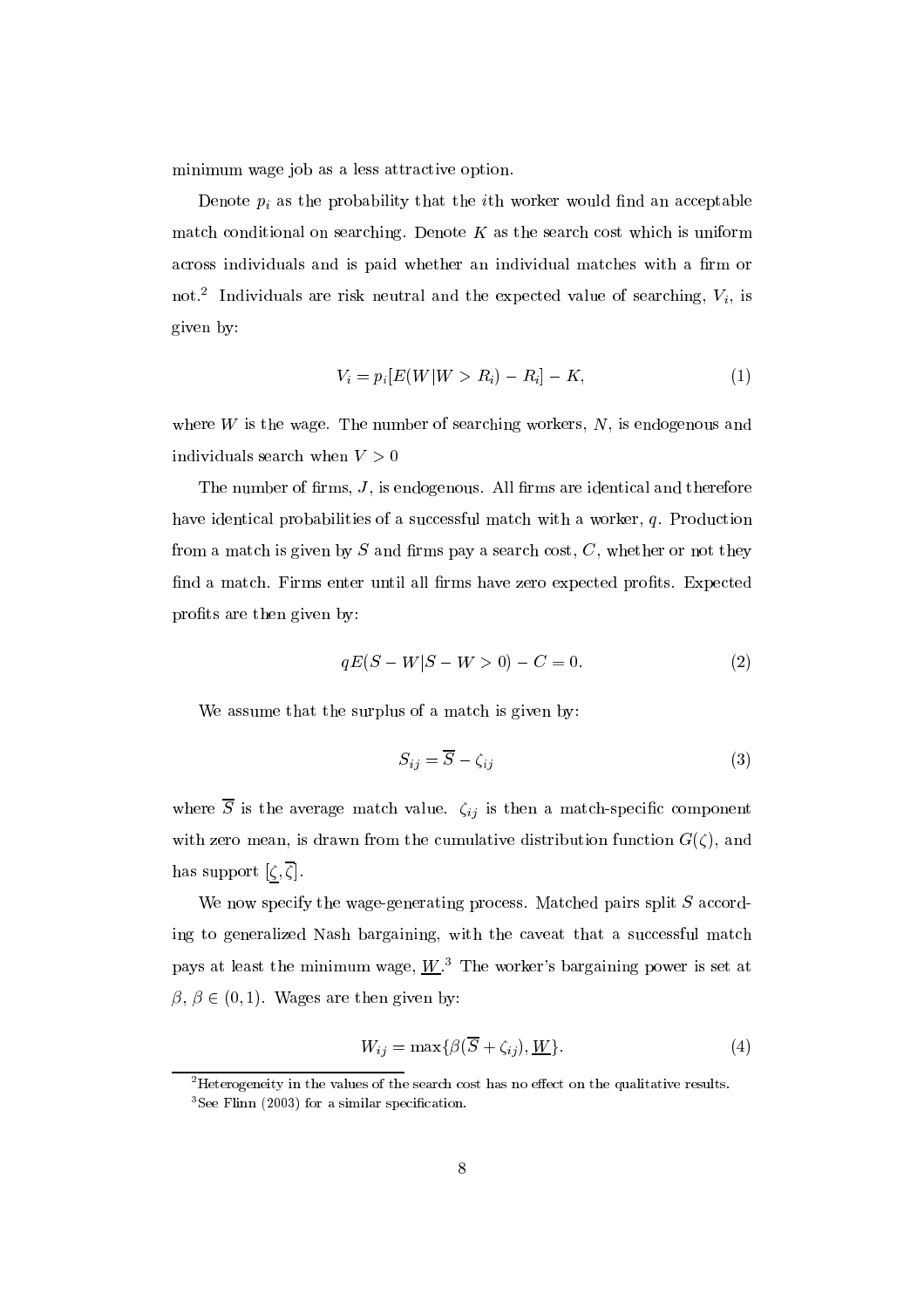The splitting of the surplus in this manner can generate the spike observed at the minimum wage in the data. All matches where the worker's share of the surplus would normally be below the minimum wage will earn the same wage even if their match-specific components differ.

Note that Nash bargaining in the wage generating process does not include the worker's reservation value. This may seem incomplete as the usual bargaining framework defines surplus as the total value of the match minus the worker's outside option. However, reservation values here are very different than in the standard search literature. In this model, reservation values are not tied to the labor market in ways that are easily veriable through such factors as unemployment rates. Rather, reservation values here refer to the differentiated values of leisure or education. We do not believe either of these factors influence wages in the low wage labor market.<sup>4</sup>

A successful match must ensure that both the firm and the worker prefer  $W_{ij}$  over not matching. Unproductive matches, whether because of low match values or unveriable reservation values, signicantly complicate the model. Let  $\zeta_A$  give the expected value of  $\zeta$  conditional on a match being acceptable and let  $\pi_A$  be the corresponding probability of an acceptable match conditional on matching. We make the following assumption which ensures that the wage generating process described above only produces successful matches:

**A.1** 
$$
\pi_A \beta \zeta_A - \beta \zeta < K \text{ for all } \{\pi_A, \zeta_A\}
$$

This assumption means that the match-specic component is relatively unimportant compared to the cost of searching an assumption that may be more reasonable in the market for low wage workers than in other markets. If the search costs are sufficiently high relative to the match-specific component, conditional on searching, all matches will be accepted. In the appendix, we show

Th workers differed systematically in their reservation values but not in their productivities, the f groups of workers with low reservation values would be more highly sought after than their high reservation counterparts. Hence, if teenagers from rich families have higher reservation values than their low income counterparts, these teenagers have higher unemployment rates, something which is not observed in the data.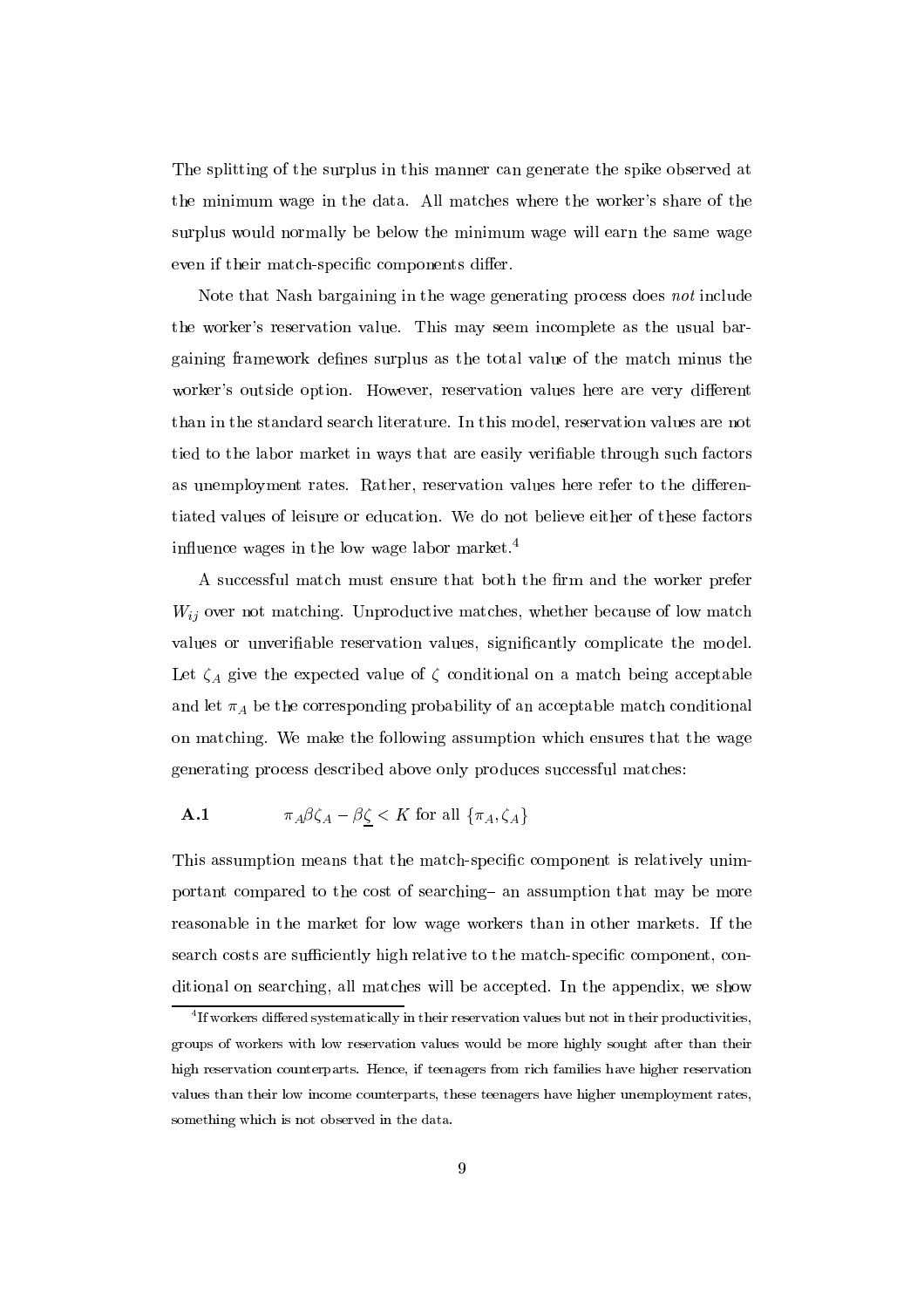that this assumption does indeed generate only successful matches.

Lemma 1 Regardless of reservation value, a worker who finds it optimal to search will accept any match.

**Lemma 2**  $\Lambda$  firm which decides it is profit-maximizing to search will accept any match.

To close the model we need to specify the matching function and the corresponding probabilities of finding a match. Although many matching functions allow for positive employment effects from an increase in the minimum wage, we use a Cobb-Douglas matching function as in Pissarides (1992) to illustrate the result because of its prevalence in the literature<sup>5</sup> and also because we use it in the empirical section. The number of matches is then given by:

$$
x = \min(A J^{\alpha} N^{1-\alpha}, J, N), \tag{5}
$$

where  $2$  (1) and A is anothere and A is anothere and A is anothere and  $\mathcal{M}$ the same probability of finding a match,  $p = \frac{1}{N}$  and  $q = \frac{1}{J}$ . Proposition 1 then establishes that an equilibrium for this model exists.

**Proposition 1** Given equations (1) - (7), assumption A.1,  $F(R)$ ,  $G(\zeta)$ ,  $\underline{W}$ ,  $K, C, \alpha, \overline{S}, \text{ and } \overline{N}$ , there exists an equilibrium in N and J.

# 4 Implications of the Model

The model described above has a number of implications for a minimum wage increase. In this section we describe how a minimum wage increase affects the probability of matching and conditions under which a minimum wage increase positively affects the employment level. We further show conditions under which a minimum wage increases welfare for all searching workers and show that if these conditions are not met which workers are hurt.

<sup>5</sup> Indeed, most of the empirical literature is in agreement that there is a stable aggregate matching function of the Cobb-Douglas form and constant returns to scale in unemployment and job vacancies. See Petrongolo and Pissarides (2001) for a review.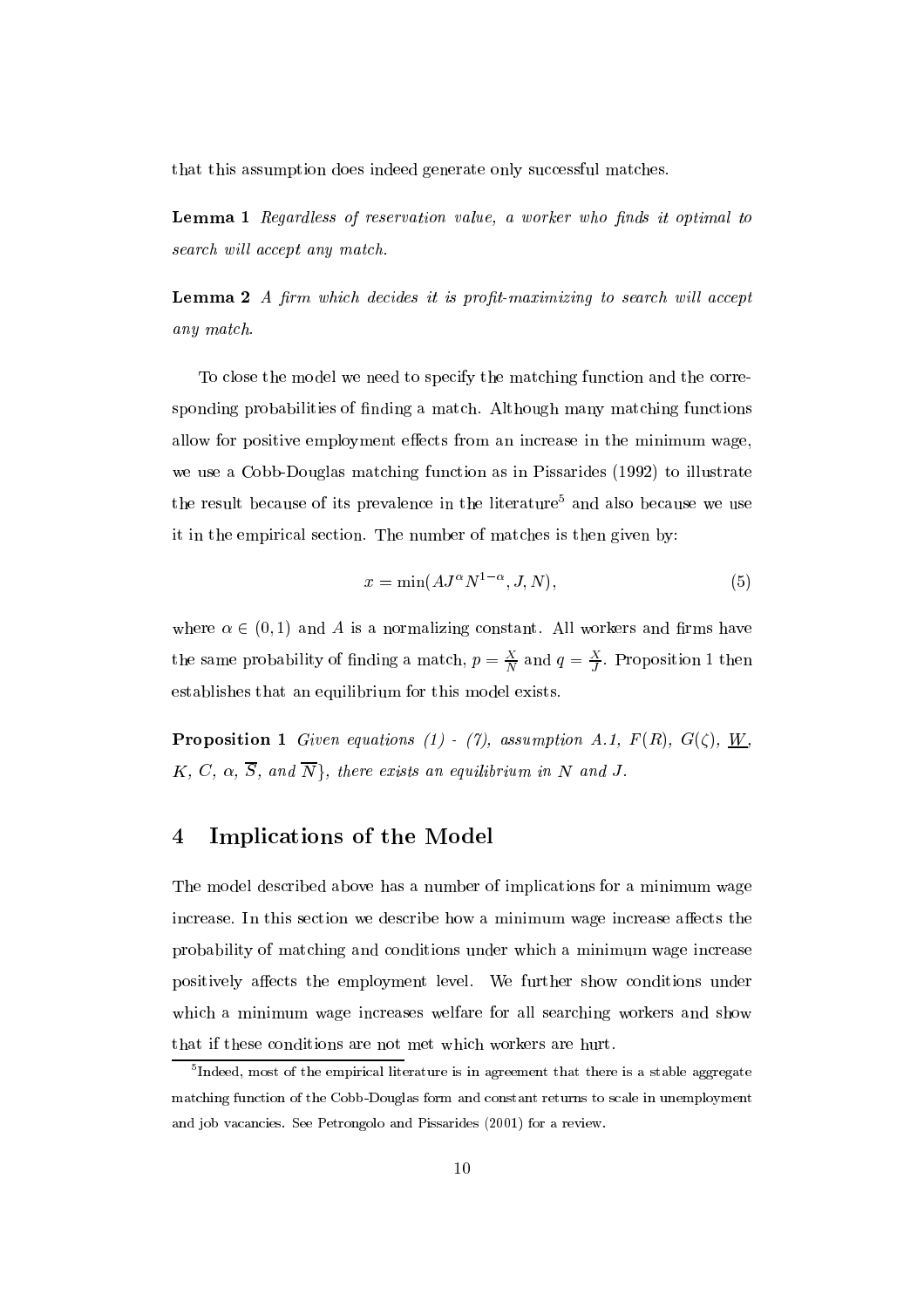We first show that a minimum wage hike will always lower the probability of an individual obtaining a minimum wage job, even if the employment level increases.

# **Proposition 2**  $\frac{1}{dW} < 0$ , regardless of the signs of  $\frac{1}{dW}$ ,  $\frac{1}{dW}$ , and  $\frac{1}{dW}$ .

The intuition comes from examining the expected zero profit condition of the firms. In particular, if the costs of the firm increase, the probability of finding a match for the firm must fall in order for the expected zero profit condition to hold. Since an increase in the match of the probability of the firm means a decrease in the match probability of the worker, we have the result. This holds whether or not the employment *level* has increased.

Although the probability of nding a job always falls with an increase in the minimum wage, the effect on the employment level is ambiguous. Proposition 4 outlines conditions on the labor demand and supply elasticities under which positive employment effects due to a minimum wage hike are possible.

**Proposition 3**  $\frac{dW}{dW} \geq 0$  if  $\alpha \varepsilon_{LD} + (1 - \alpha)\varepsilon_{LS} \geq 0$ , where  $\varepsilon_{LD}$  is the elasticity of labor demand and  $\varepsilon_{LS}$  is the elasticity of labor supply.

Proposition 3 explicitly demonstrates that the direction of growth of employment is jointly dependent on the elasticity of labor supply and demand. Furthermore, since both elasticities depend on  $J$  and  $N$ , which are endogenous, as well as  $W$ , the model can exhibit positive or negative employment effects. This is because an increase in  $W$  will generally pull J and N in opposite directions, which then leads to labor demand and supply elasticities being pulled in opposite directions. This dual effect on the employment level helps to explain not only why different studies have found positive and negative employment effects, but also why the magnitude of the effects has been so small. Since J and N are moving in opposite directions,  $\alpha$ , or the measure of sensitivity of the matching function to a relative increase in  $J/N$ , helps to determine which effect is larger. As W increases,  $\varepsilon_{LD}$  and  $\varepsilon_{LS}$  continue to offset each other, which translates to a small movement in the employment level.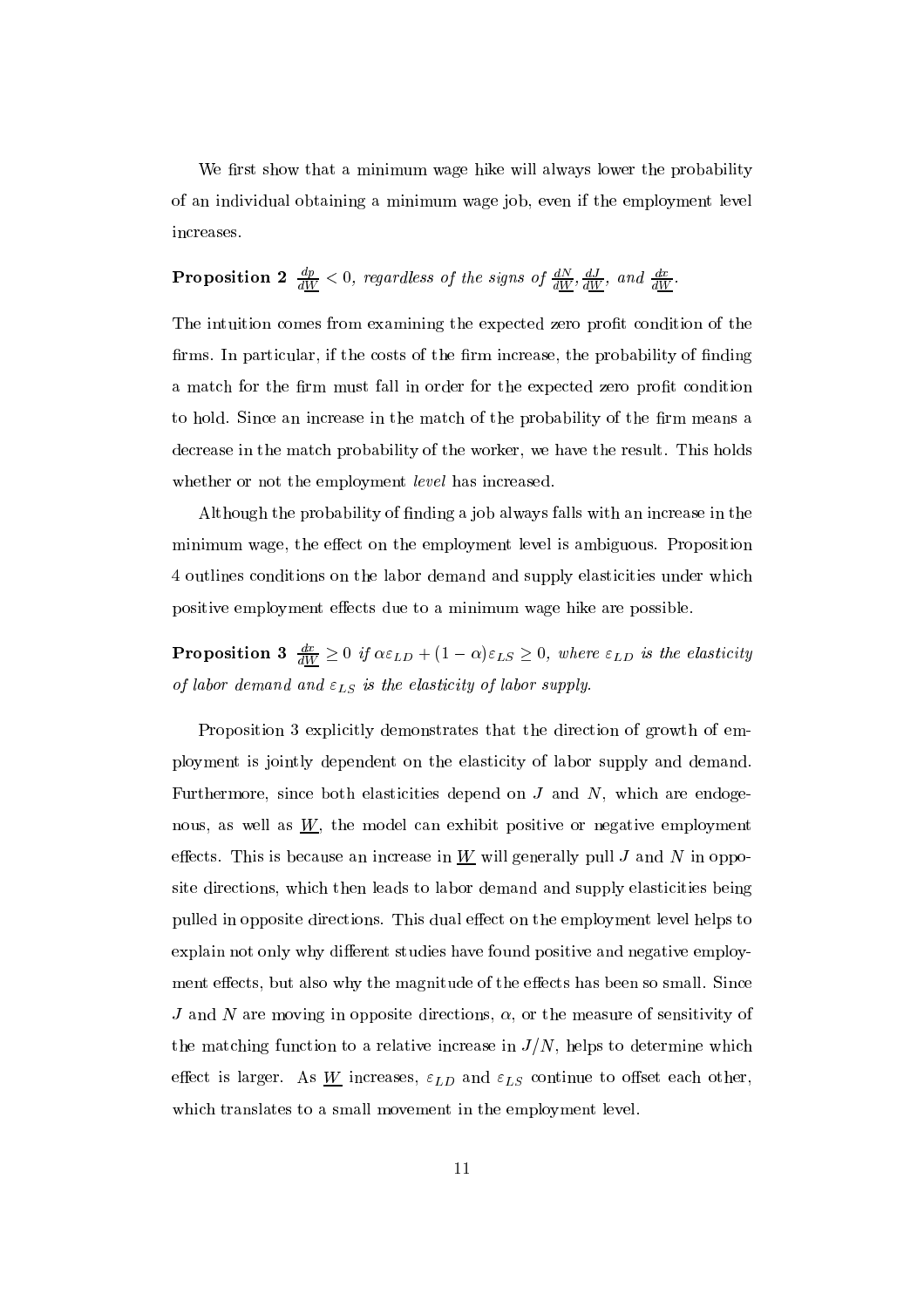The proposition above gave conditions which relied upon endogenous variables. We next demonstrate sufficient conditions in terms of the exogenous parameters of the model to generate positive employment effects. However, we cannot do this without explicitly defining the cumulative distribution function for the reservation values. We focus on the case where  $R$  is distributed uniform  $[0, \overline{R}]$ , though conditions under which the exogenous parameters generate positive employment effects with a minimum wage hike are easy to show for many possible distributions of the reservation values.

**Proposition 4** If R is distributed uniform  $[0, R]$  and  $1 - \frac{a}{1 - \alpha} \frac{1}{\overline{S} - E(W)} > 0$  then  $\frac{dW}{dW} > 0$ .

Although proposition 4 is only an existence condition, it is instructive to analyze what the expression reveals about the employment effect. The expression is more likely to be positive if  $E(W)$  and  $\alpha$  are small. A small  $E(W)$ means less of the per-match surplus is given up to the worker. Less firms then pull out of the market in response to a minimum wage hike, which helps to increase the employment level. A small value for  $\alpha$  means that the matching function is less sensitive to changes in  $J$ . We interpret this to mean that the labor market is not 'tight,' and employers face some trouble matching workers to already open positions. This is a good sketch of the fast food industry in the Card and Krueger studies. A signicant percentage of managers at fast food establishments offer cash incentives to employees to refer new people for employment.

The model also has implications for the effect of a minimum wage increase on the welfare of workers. In particular, it is possible to have an increase in the minimum wage and have all workers be made better of  $f_0$ <sup>6</sup>. Denote  $E_1(W)$  and  $p_1$ as the expected wage and probability of nding a match before the minimum wage increase. Denote  $E_2(W)$  and  $p_2$  as the corresponding values after the

 $6$ The same implications hold in the classical model. If the drop in the probability of finding a job is small relative to the increase in the wage, even low reservation workers are made better off.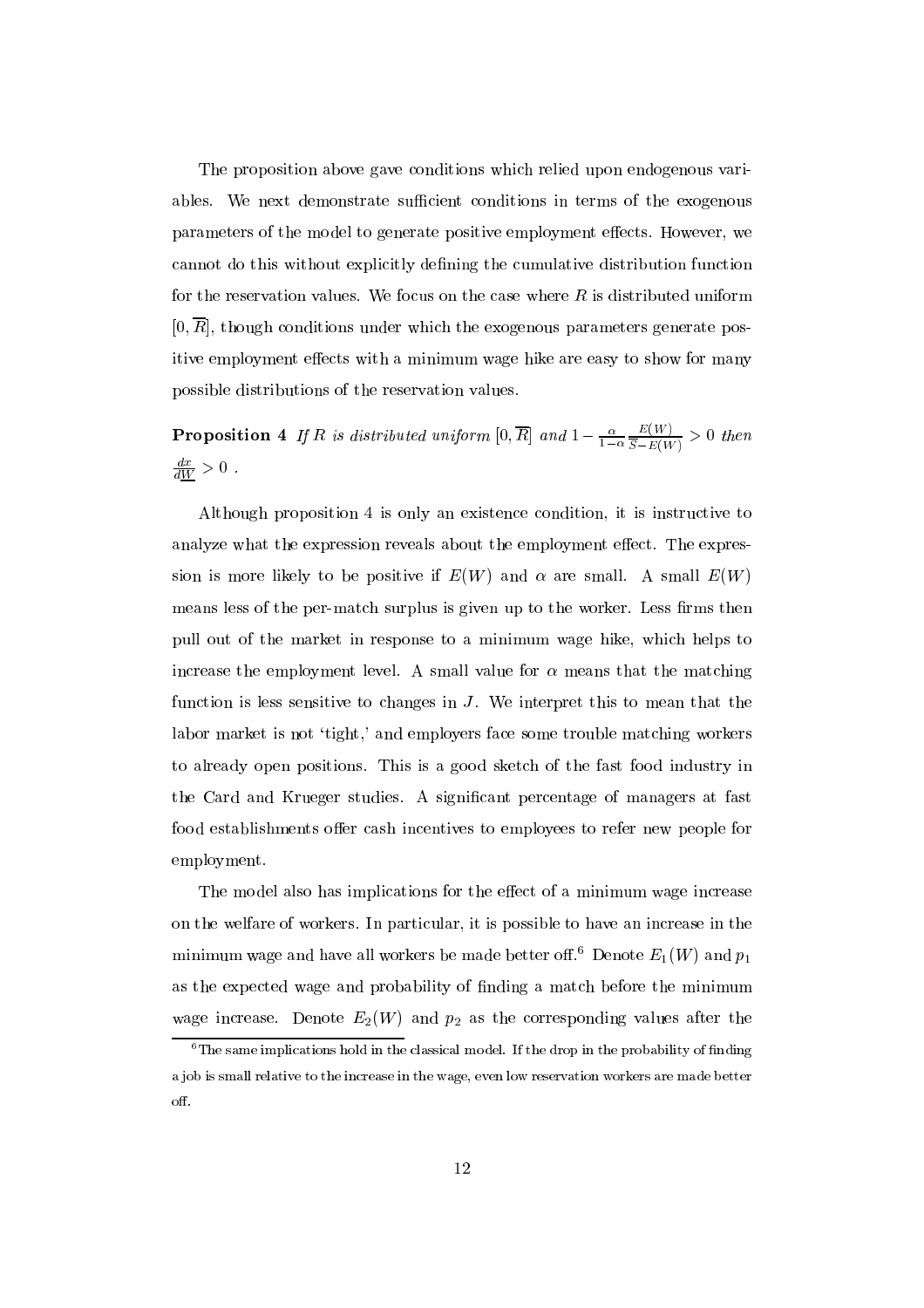minimum wage increase. All workers are made better off by the minimum wage increase if:

$$
p_1E_1(W)
$$

Workers have reservation values that are bounded below by zero. The two expressions above give the unconditional expected wage, implying that since the probability of finding a job is lower and yet unconditional expected wage is actually higher after the minimum wage increase all workers must be made better off. Proposition 5 shows the necessary and sufficient condition for this to be the case.

**Proposition 5** All workers benefit from a marginal increase in the minimum wage if and only if  $\left[1 - \frac{(1-\alpha)}{\alpha} \frac{E(W)}{\overline{S} - E(W)}\right] > 0$ 

Note that proposition 5 looks very similar to the conditions necessary for positive employment effects. However, positive employment effects depend upon the distribution of the reservation values. This is the not the case here as the relevant variable is not N but  $N/J$ . Given an expected wage, there is only one value for  $N/J$  that will satisfy the zero profit condition of the firms. Since in the zero profit condition  $N/J$  is raised to the power  $\alpha$ , small  $\alpha$ 's mean large changes are necessary for  $N/J$  in order for the zero profit condition to be met. This is why the  $\alpha/(1 - \alpha)$  term in proposition 5 enters inversely here.

If the conditions for proposition 5 are not met, then some workers are made worse off by the increase in the minimum wage. In particular, as in the classical model discussed in section 2, it is those workers who most want the minimum wage jobs who are hurt by the increase. These are the workers who have the lowest reservation values and hence are more willing to trade a lower paying job for a higher probability of employment.

### 5 Data

In this section we present the data used in the econometric analysis. We use a twelve year band of the basic monthly outgoing rotation survey files of the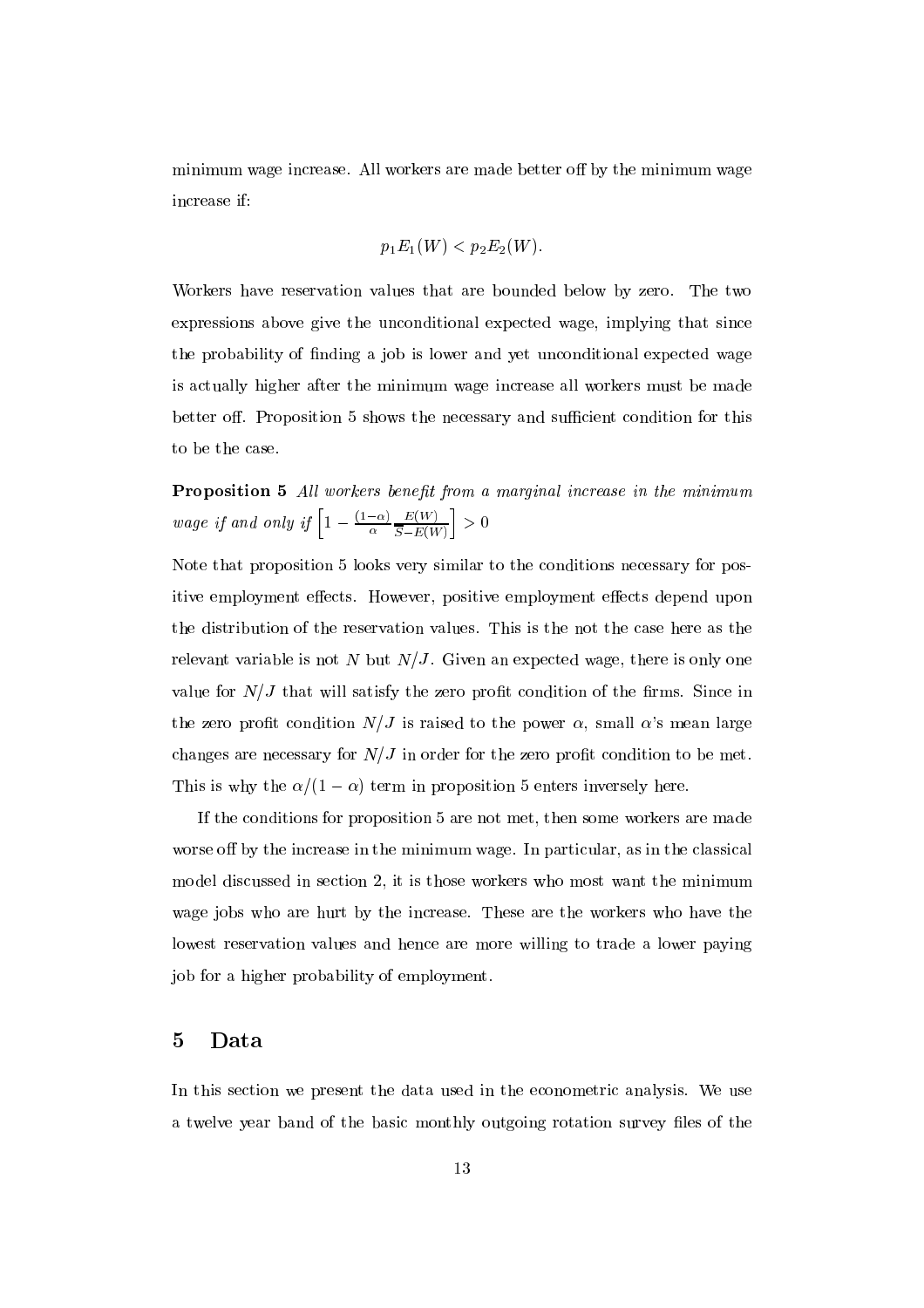Current Population Survey (CPS) from 1989 to 2000. These twelve years are suitable for analysis because there were four federal minimum wage changes during this period. More importantly, fifteen states<sup>7</sup> changed their state minimum wage to outpace the federal wage, at various points in time. The range of observed minimum wage in the twelve years run from \$3.35 to  $$6.50$ .<sup>8</sup> We select white teenage workers (10 years to 19 years) during non-summer months to look at the employment and wage effects from an increase in the minimum wage. The CPS is especially useful for this analysis because the survey explicitly asks for hourly wage. From the CPS, we collect hourly wage, whether the individual is searching for work or not, whether the searching worker is employed or not, parent weekly income, years of parental education, and other demographic characteristics, such as whether the teenager is from a single parent household.

Parent weekly income is a proxy for the level of monetary support the teenager has from his parents. A higher level of monetary support from parents should lower the teenager's willingness to search for a minimum wage job. We restrict the analysis to teenagers who are identified as having positive parental income.10 If a parent was surveyed to be employed, but did not enter an income amount, the household was treated as having a missing income.

The level of parental education is indicative of the extent to which the family regards education for the teenager as important. That is, a teenager with parents with a high level of education should be receiving encouragement to focus on studying. Therefore, the reservation value of a teenager with welleducated parents should be higher, compared to a teenager with parents with a lower level of education, all else equal. Using these two measures of reservation,

 $7$ There are actually seventeen states that paced ahead of the federal minimum wage, but we exclude Alaska and Hawaii from analysis.

<sup>8</sup>We look at state minimum wages because some of the larger and more populous states, such as California, New York, and Pennsylvania have state minimum wages above the federally mandated minimum wage and are raised on different schedules.

 $9^9$ We exclude June, July, and August.

 $10$ Restricting observations to positive parent income is important because it is difficult to capture the reservation wage for a teenager with no visible source of nancial support. See McElroy (1985).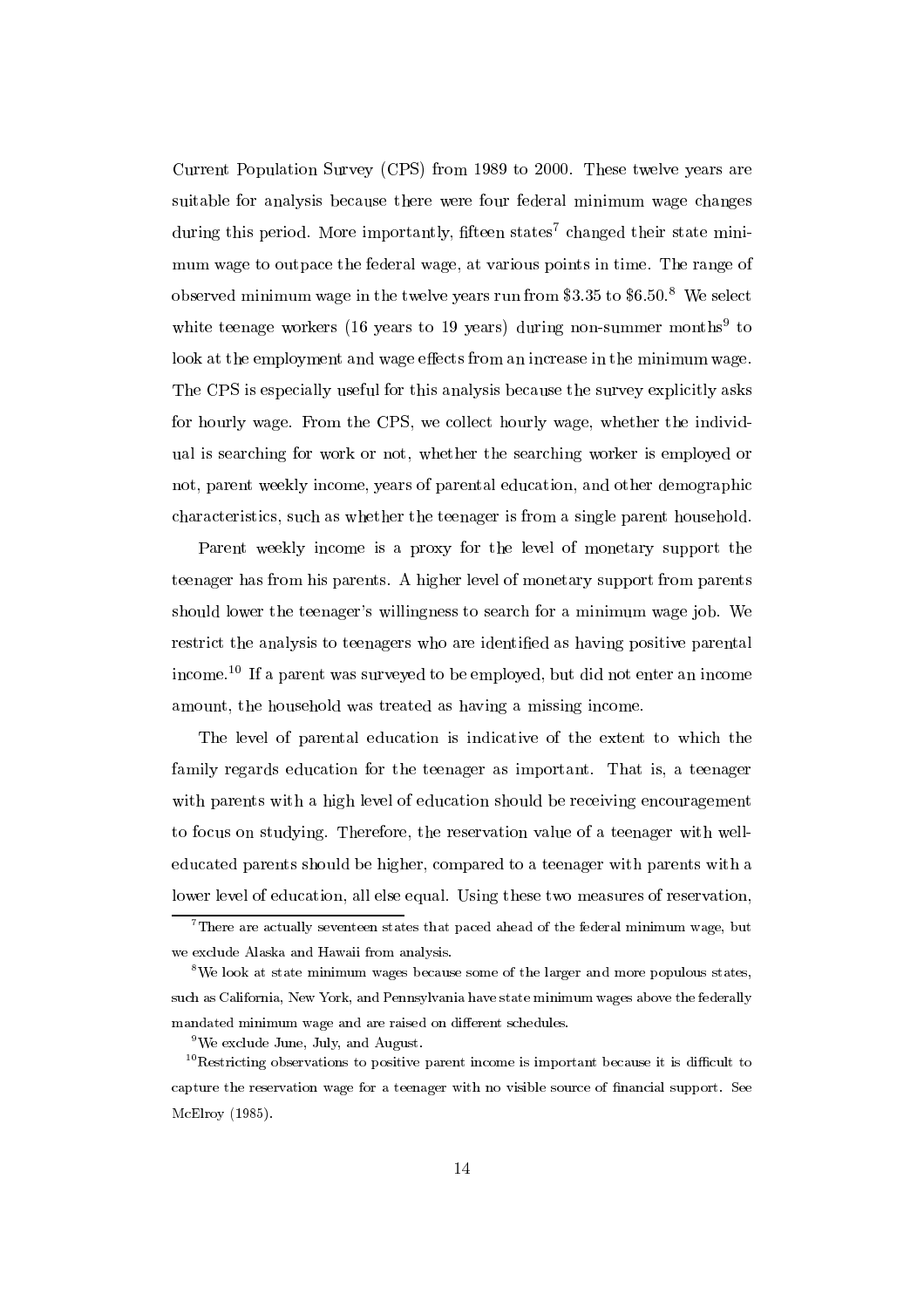we hope to capture much of the concrete sources of reservation (outside support) as well as preference for education over minimum wage work.

Table 1 contains general descriptive statistics from the CPS portion of the data. Individuals between 16 and 19 years old inclusive, were included in the sample, and were identied as employed, unemployed but looking for work, or not searching for work. Observations with employed individuals earning less than the minimum of state or federal minimum wage were dropped, as well as individuals who reported earning more than \$ 10 per hour, about 0.79% of the sample. $11$ 

Searchers are more likely to come from low income families with low parental education and are more likely to be in a single parent household. However, high income, highly educated, two parent families are more likely to actually find a job conditional on searching. This latter trend will be picked up in our model by these individuals being in states with better economies.

We also use the Monthly Labor Review to collect minimum wage at the state/month level. That is, from 1989 to 2000, we observe the minimum wage in each state, each month. Table 2 presents the minimum wage in each state, each month within the range of the collected CPS data. These minimum wages are nominal values. In the analysis, the wages and incomes are deflated to account for annual inflation.

 $11$  Deflated to 1988 dollars. The empirical estimates for wage distribution was not significantly altered when the ceiling for hourly earnings was dropped or raised.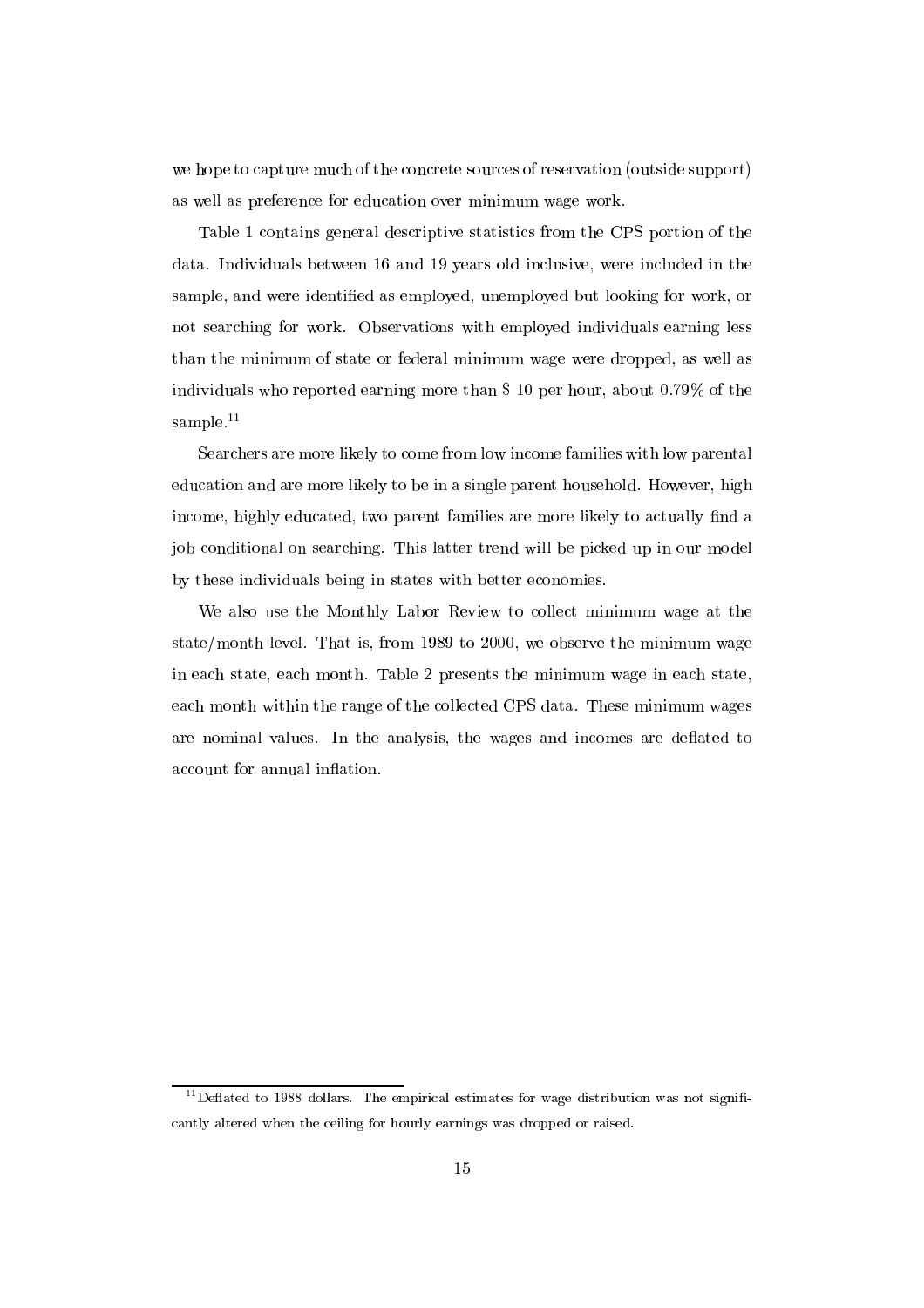| Variable                         | Mean   | Std. Dev | Min              | Max          |  |  |
|----------------------------------|--------|----------|------------------|--------------|--|--|
| Entire Sample (N: $120686$ )     |        |          |                  |              |  |  |
| Age                              | 17.36  | 1.102    | 16               | 19           |  |  |
| Female                           | 0.4757 | 0.4994   | $\theta$         | $\mathbf{1}$ |  |  |
| Pr(Search)                       | 0.4808 | 0.0970   | $\overline{0}$   | $\mathbf{1}$ |  |  |
| Single parent                    | 0.1824 | 0.3862   | $\overline{0}$   | $\mathbf{1}$ |  |  |
| Family size                      | 3.802  | 1.167    | $\overline{2}$   | 15           |  |  |
| Parent education (years)         | 13.74  | 2.869    | $\overline{0}$   | 21           |  |  |
| Weekly parent income $(\$000's)$ | 692.64 | 433.71   | $\overline{0}$   | 4131.05      |  |  |
| Missing income                   | 0.2668 | 0.4423   | $\overline{0}$   | $\mathbf 1$  |  |  |
| Searching Workers (N: 58025)     |        |          |                  |              |  |  |
| age                              | 17.62  | 1.077    | 16               | 19           |  |  |
| Female                           | 0.4745 | 0.4994   | $\overline{0}$   | $\mathbf{1}$ |  |  |
| Pr(Employd—Search)               | 0.8387 | 0.0895   | $\Omega$         | $\mathbf{1}$ |  |  |
| Single parent                    | 0.1951 | 0.3963   | $\overline{0}$   | $\mathbf{1}$ |  |  |
| Family size                      | 3.767  | 1.155    | $\overline{2}$   | 14           |  |  |
| Parent education (years)         | 13.58  | 2.649    | $\overline{0}$   | 21           |  |  |
| Weekly parent income $(\$000's)$ | 674.97 | 402.97   | $\overline{0}$   | 4093.15      |  |  |
| Missing income                   | 0.2346 | 0.4238   | $\overline{0}$   | $\mathbf 1$  |  |  |
| Employed Workers (N: 48668)      |        |          |                  |              |  |  |
| Hourly wage                      | 4.30   | 1.02     | 3.02             | 10           |  |  |
| Age                              | 17.66  | 1.068    | 16               | 19           |  |  |
| Female                           | 0.4835 | 0.4997   | $\overline{0}$   | $\mathbf{1}$ |  |  |
| Single parent                    | 0.1829 | 0.3866   | $\boldsymbol{0}$ | $\mathbf{1}$ |  |  |
| Family size                      | 3.790  | 1.153    | $\overline{2}$   | 14           |  |  |
| Parent education (years)         | 13.66  | 2.601    | $\boldsymbol{0}$ | 21           |  |  |
| Weekly parent income $(\$000's)$ | 693.53 | 400.43   | $\boldsymbol{0}$ | 4093.15      |  |  |
| Missing income                   | 0.2377 | 0.4257   | $\overline{0}$   | $\mathbf{1}$ |  |  |

Table 1: Description of Data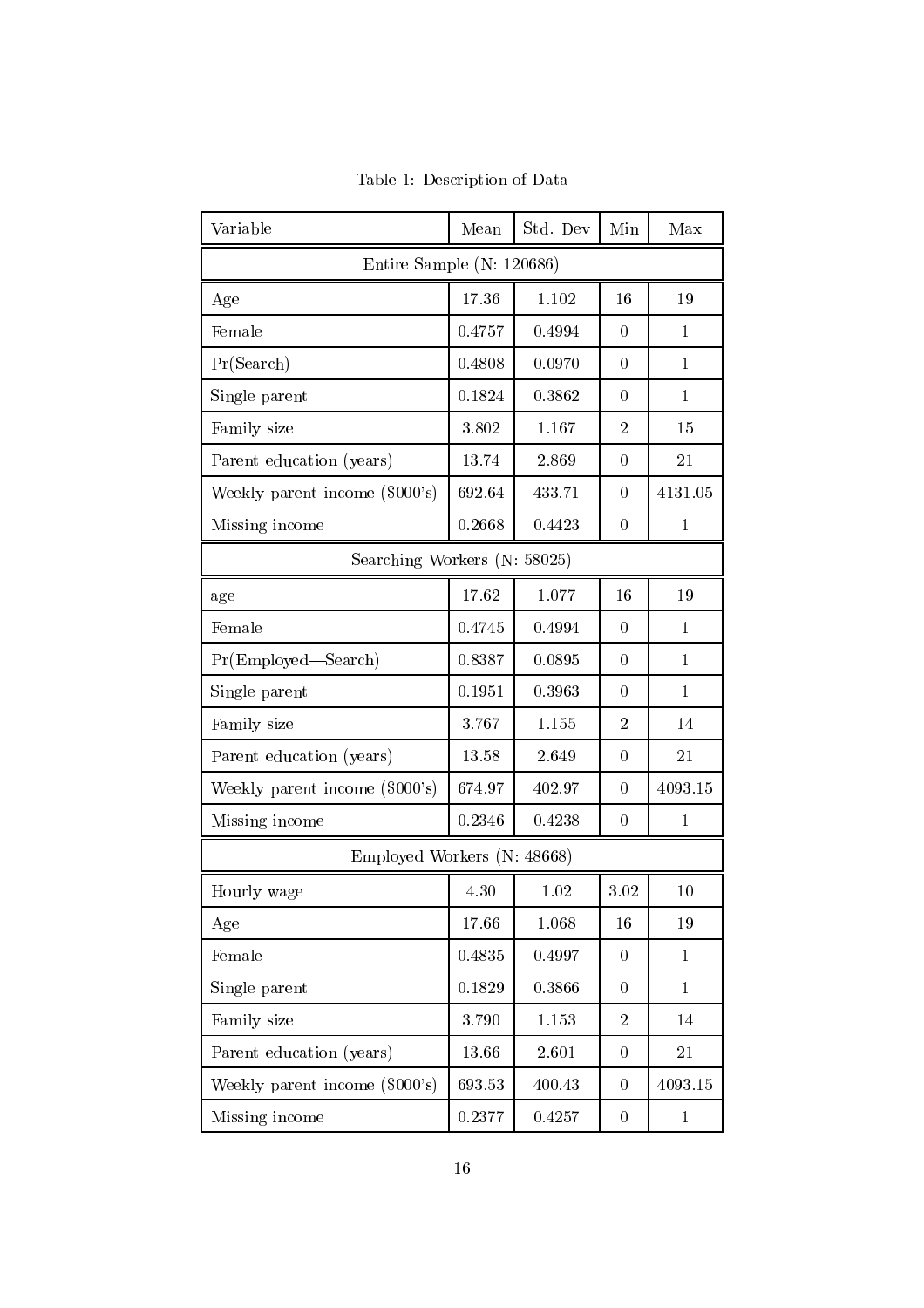| $\frac{2000}{2000}$    |  |
|------------------------|--|
| 1989 to                |  |
| $N$ age from 1         |  |
|                        |  |
| Table 2: State Minimum |  |
|                        |  |
|                        |  |
|                        |  |

| <b>State</b>                            | 1989                                                                                            | 1990               | 1991                                                                 | 1992              | 1993   | 1994              | 1995   | 1996              | 1997              | 1998              | 1999               | 2000              |
|-----------------------------------------|-------------------------------------------------------------------------------------------------|--------------------|----------------------------------------------------------------------|-------------------|--------|-------------------|--------|-------------------|-------------------|-------------------|--------------------|-------------------|
| California                              | 4.25                                                                                            | 4.25               | 4.25                                                                 | 4.25              | 4.25   | 4.25              | 4.25   | 4.75              | $5.00^\circ$      | $5.75^{\circ}$    | 5.75               | 575               |
| Connecticut                             | 4.25                                                                                            | 4.25               | $4.27^{\dagger}$                                                     | 4.27              | 4.27   | 4.27              | 4.27   | $4.77^{\circ}$    | $5.18*$           | 5.18              | $5.65^{\ddagger}$  | $6.15^{\ddagger}$ |
| Iowa                                    | 3.35                                                                                            | $3.85^{\ddagger}$  | $4.25^{\ddagger}$                                                    | $4.65^{\ddagger}$ | 4.65   | 4.65              | $4.65$ | 4.75              | 5.15              | 5.15              | 5.15               | 5.15              |
| Massachusetts                           | 3.75                                                                                            | 3.75               | 3.75                                                                 | 4.25              | 4.25   | 4.25              | 4.25   | $4.75^{\ddagger}$ | $5.25^{\ddagger}$ | 5.25              | 5.25               | $6.00^{\ddagger}$ |
| Maine                                   | $3.75^{\ddagger}$                                                                               | $3.85^{\ddagger}$  | $4.25^{\dagger}$                                                     | 4.25              | 4.25   | 4.25              | 4.25   | 4.75              | 5.15              | 5.15              | 5.15               | $\frac{515}{5}$   |
| Minnesota                               | $3.85^{\ddagger}$                                                                               | $3.95^{\ddagger}$  | $4.25^{\ddagger}$                                                    | 4.25              | 4.25   | 4.25              | 4.25   | 4.75              | 5.15              | 5.15              | 5.15               | 5.15              |
| New Hampshire                           | $3.65^{\ddagger}$                                                                               | $3.75^{\ddagger}$  | $3.85^{\ddagger}$                                                    | $4.25^\dagger$    | 4.25   | 4.25              | 4.25   | 4.75              | 5.15              | $\frac{5}{15}$    | 5.15               | 5.15              |
| New Jersey                              | 3.35                                                                                            | 3.80 <sup>†</sup>  | 3.80                                                                 | $5.05^{\dagger}$  | 5.05   | 5.05              | 5.05   | 5.05              | 5.15              | $\frac{5}{15}$    | 5.15               | 5.15              |
| New York                                | 3.35                                                                                            | 3.80 <sup>†</sup>  | 3.80                                                                 | $4.25^{\dagger}$  | 4.25   | 4.25              | 4.25   | 4.75              | 5.15              | 5.15              | 5.15               | 5.15              |
| Oregon                                  | $3.85*$                                                                                         | $4.25^\ddagger$    | 4.75‡                                                                | 4.75              | 4.75   | 4.75              | 4.75   | 4.75              | $5.50^{\ddagger}$ | $6.00^{\ddagger}$ | $6.50^{\ddagger}$  | 6.50              |
| Pennsylvania                            | $3.70^{\ddagger}$                                                                               | 3.80 <sup>†</sup>  | $4.25^{\dagger}$                                                     | 4.25              | $4.25$ | 4.25              | 4.25   | 4.75              | 5.15              | 5.15              | 5.15               | 5.15              |
| Rhode Island                            | $4.25\, \triangledown$                                                                          | 4.25               | $4.45^{\dagger}$                                                     | 4.45              | 4.45   | 4.45              | 4.45   | 4.75              | 5.15              | $\frac{515}{2}$   | $5.65^{\triangle}$ | $6.15*$           |
| Vermont                                 | $3.75^{\triangle}$                                                                              | $3.85^{\triangle}$ | $4.25^{\dagger}$                                                     | 4.25              | 4.25   | $4.50^{\ddagger}$ | 4.50   | 4.75              | 5.15              | 5.15              | 5.75°              | 575               |
| Washington                              | $3.85^{\ddagger}$                                                                               | $4.25^\ddagger$    | 4.25                                                                 | 4.25              | 4.25   | $4.90^{\ddagger}$ | 4.90   | 4.90              | 5.15              | 5.15              | $5.70^{\ddagger}$  | 6.50 <sup>‡</sup> |
| Wisconsin                               | $3.65\triangle$                                                                                 | $3.80^\dagger$     | 3.80                                                                 | 4.25              | 4.25   | 4.25              | 4.25   | 4.75              | $\frac{5}{10}$    | 5.15              | 5.15               | 5.15              |
| Other States                            | 3.35                                                                                            | $3.80^\dagger$     | $4.25^\dagger$                                                       | 4.25              | 4.25   | 4.25              | 4.25   | $4.75^{\circ}$    | $5.15*$           | 5.15              | 5.15               | 5.15              |
| Minimum wage change on $1/1$ or $1/2$ . |                                                                                                 |                    | $\diamond$ Minimum wage change on 3/1. † Minimum wage change on 4/1. |                   |        |                   |        |                   |                   |                   |                    |                   |
| $^\Delta$ Minimum wage ch               | ange on $7/1$ or $7/2$ . $\nabla$ Minimum wage change on $8/1. *$ Minimum wage change on $9/1.$ |                    |                                                                      |                   |        |                   |        |                   |                   |                   |                    |                   |
| o Minimum wage change on 10/1           |                                                                                                 |                    |                                                                      |                   |        |                   |        |                   |                   |                   |                    |                   |

 $^\Delta$ Minimum wage change on 7/1 or 7/2.  $\nabla$  Minimum wage change on 8/1.  $\ast$  Minimum wage change on 9/1.  $^{\triangle}$  Minimum wage change on 7/1 or 7/2.  $\nabla$  Minimum wage change on 8/1.  $*$  Minimum wage change on 9/1.<br>o Minimum wage change on 10/1. o Minimum wage change on 10/1.  $\label{eq:10}$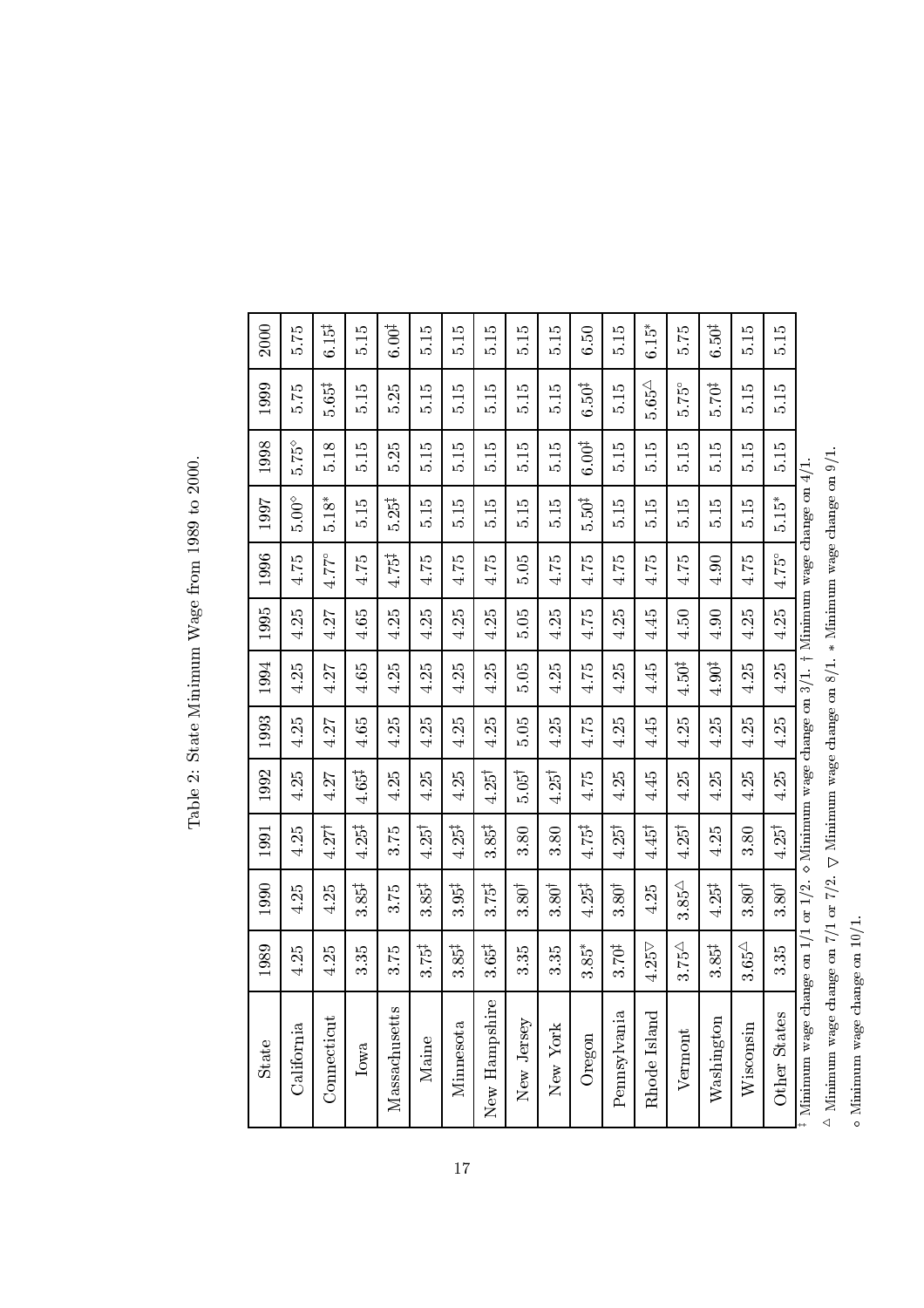#### Parameterizing the Model 6

In this section we show how to estimate the structural model. Estimation proceeds in the three steps. In the first step we estimate the wage generating process from which we can calculate expected wages. Although we cannot observe  $\overline{S}$ , the average surplus value, from the wage generating process, we are able to estimate  $\beta S$ . The second step uses the zero profit conditions for the firms to estimate  $\beta$  (worker's share when the minimum wage does not bind) and  $\alpha$  (sensitivity of the matching function to changes in the number of firms). Although we do observe the probability of a firm finding a match, we are able to rewrite the zero profit condition as a function of the individual's probability of finding a match. Given estimates from the previous two steps, we can calculate the expected wage and the probability of finding a match for the individual. Substituting these into the individual's valuation of search and parameterizing the reservation values then allows us to estimate the parameters of the utility function.

### 6.1 Parameterizing Wages

We assume that the surplus is log-normally distributed. Since wage is defined as:  $W_{ij} = \min\{\beta S, \underline{W}\}\$ , the wage distribution is also distributed log-normally with censoring at the minimum wage. The CPS sample has multiple censoring points at different states and different years.

We regress log wages on age, state, month, and year indicator variables to take into account the ebbs and flows of the business cycle and allow productivity and bargaining power to be different across age and state. The estimated parameters are then used to calculate expected wages at the age, state, month, and year level. We can further calculate the  $\beta S$ 's by forecasting the expected wage without the censoring at the minimum wage.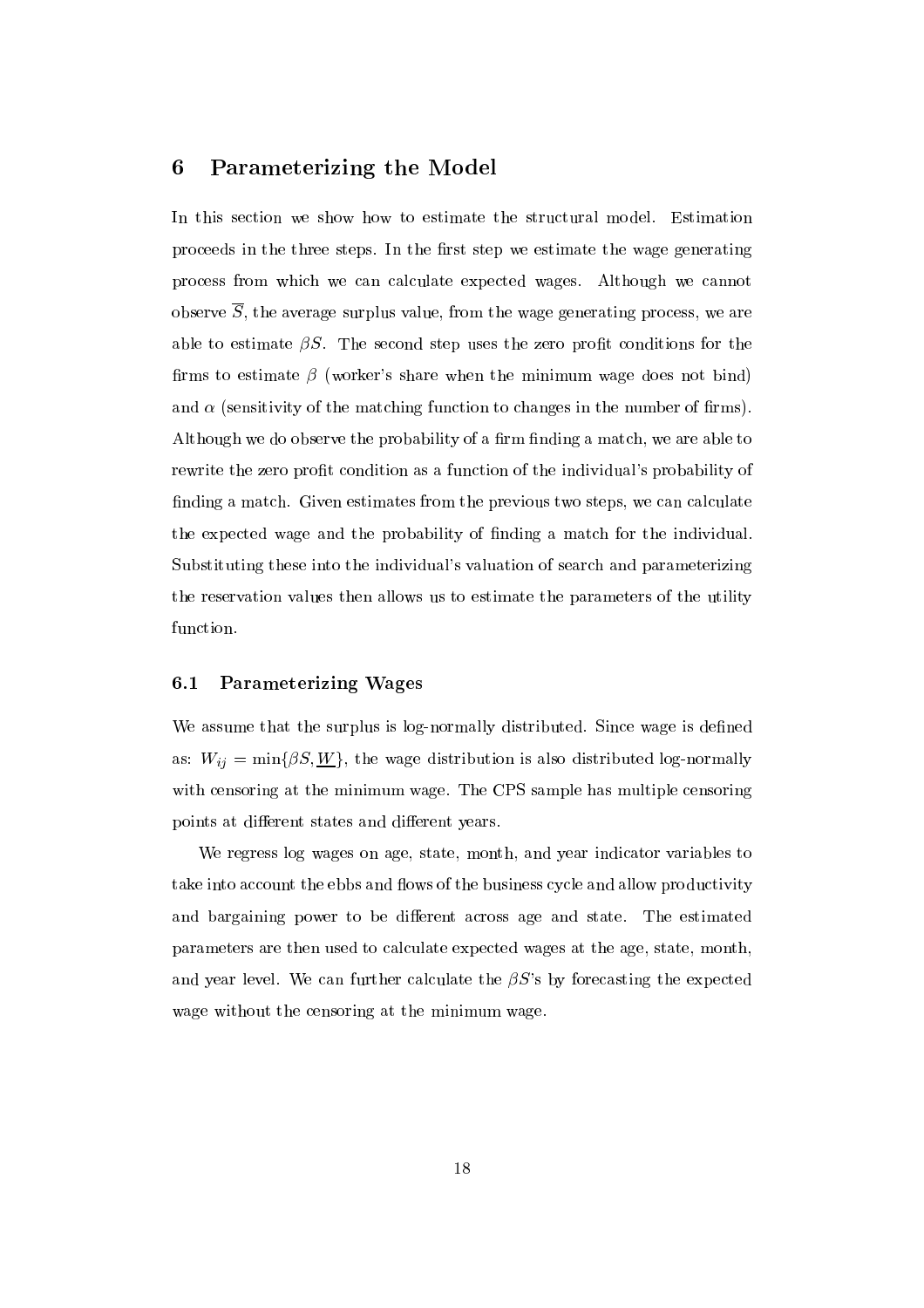#### 6.2 Parameterizing Firms

Although we have no information on the firm, we can infer the parameters of the prot function by rewriting the zero prot condition as a function of the individual's probability of finding a match. To see this, note that the probability of finding a match for firms and workers is given by:

$$
q = A \left(\frac{N}{J}\right)^{1-\alpha} \qquad p = A \left(\frac{J}{N}\right)^{\alpha}
$$

implying that we can write  $q$  as:

$$
q = A^{\frac{\alpha}{\alpha-1}} p^{\frac{\alpha-1}{\alpha}}
$$

Substituting for  $q$  as a function of  $p$  in the zero profit condition yields:

$$
A^{\frac{\alpha}{\alpha-1}}p^{\frac{\alpha-1}{\alpha}}(\overline{S}-E(W))-C=0
$$

Solving for p yields:

$$
p=\delta(\overline{S}-E(W))^{\frac{\alpha}{1-\alpha}}
$$

where:

$$
\delta = C^{\frac{-\alpha}{1-\alpha}} A^{-1}
$$

This zero profit condition is satisfied for every economy. That is, zero profits hold by age, state, month and year.

Given estimates from the log wage regression of  $\beta \overline{S}$  and  $E(W)$ , we can estimate  $1/\beta$ ,  $\alpha$ , and a transformation of A and C using the search outcomes of the workers. In particular, positive search outcomes for workers are drawn with the probability given above. The likelihood function is then given by:

$$
L_m = \prod_{i=1}^{I_m} \left( \delta \left( \frac{(\beta \overline{S})}{\beta} - E(W) \right)^{\frac{\alpha}{1-\alpha}} \right)^{m_i = 1} \left( 1 - \delta \left( \frac{(\beta \overline{S})}{\beta} - E(W) \right)^{\frac{\alpha}{1-\alpha}} \right)^{m_i = 0}
$$

where  $I_m$  is the number of searching workers and  $m_i$  indicates whether or not the ith worker was matched.

We then allow the  $\beta$ 's to vary by state and age. Identification of the  $\beta$ 's comes from the relationship between observed wages and the probability of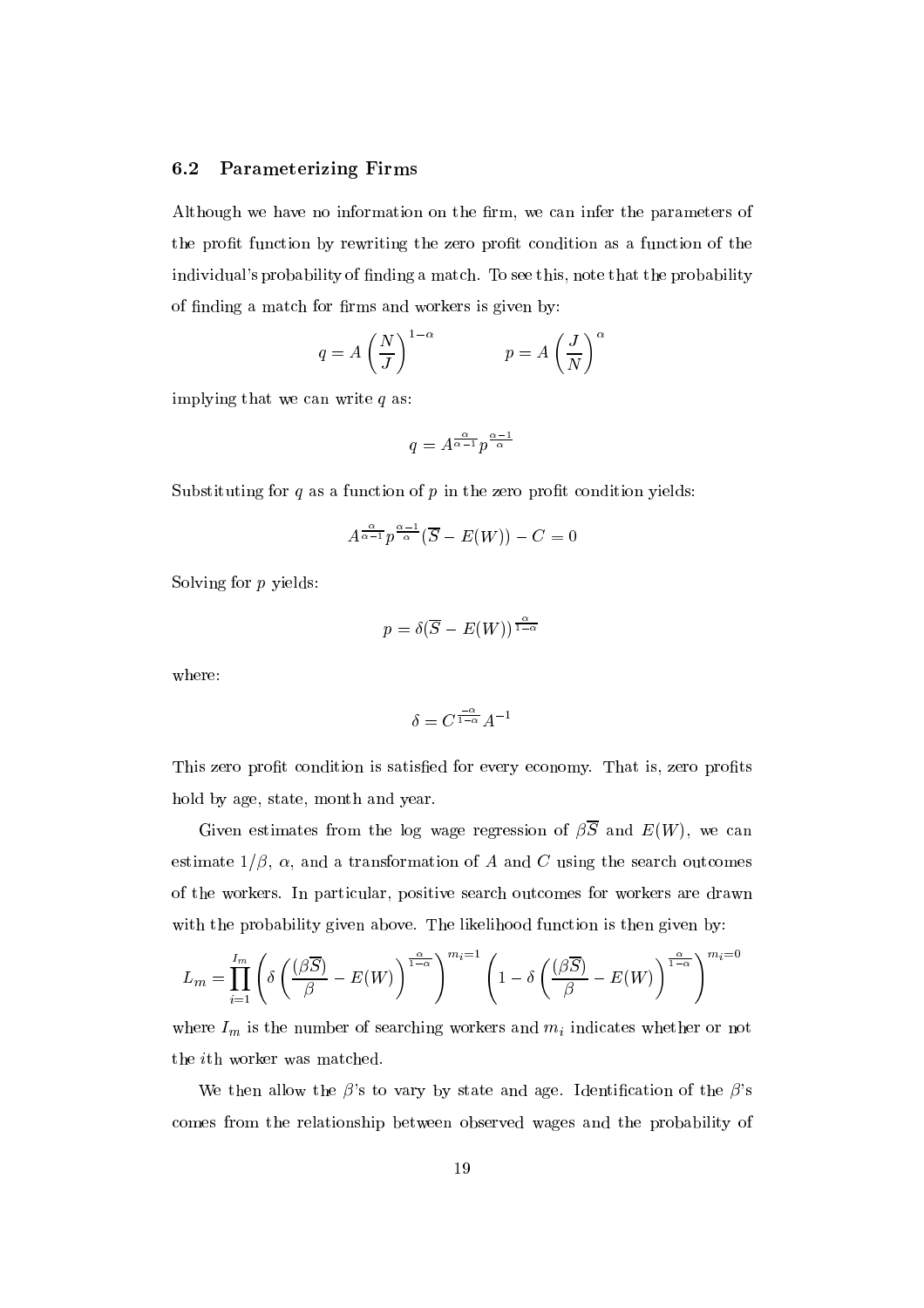employment in the data. If a particular state has a high expected wage, this can either be because of a strong economy or because worker bargaining power is high in the state. If a high expected wage translates into a high probability of nding a job, then we have evidence of the former. However, if we see a high expected wage and a high unemployment rate this must be because worker bargaining power is high.

#### 6.3 Parameterizing the Individual

We now turn to the decision by individuals as to whether or not to search. Recall that an individual searches if:

$$
p(E(W) - R_i) - K > 0.
$$

With the estimates from the previous two stages it is possible to calculate expected wages and the probability of employment for each individual. We now need to parameterize the reservation values. In particular, we parameterize  $R_i$ such that all workers have positive reservation values:

$$
R_i = \exp(X_i \gamma + \epsilon_i)
$$

 $X_i$  is then a vector of demographic characteristics which affect the individual's outside option, the  $\gamma$ 's are the coefficients to be estimated, and  $\epsilon_i$  is the unobserved portion of the reservation value.

Substituting in and solving for  $\epsilon_i$  shows that an individual will search when:

$$
\epsilon_i < \log\left(E(W) - \frac{K}{p}\right) - X_i \gamma
$$

We assume that the  $\epsilon$ 's are distributed N(0,1). Since we do not observe the  $\epsilon$ 's, the likelihood function is then given by:

$$
L_s = \prod_{i=1}^{I} F\left(\log\left(E(W) - \frac{K}{p}\right) - X_i\gamma\right)^{s_i=1} \left(1 - F\left(\log\left(E(W) - \frac{K}{p}\right) - X_i\gamma\right)\right)^{s_i=0}
$$

where  $I$  is the total number of potential searchers and  $F$  is the standard normal cdf.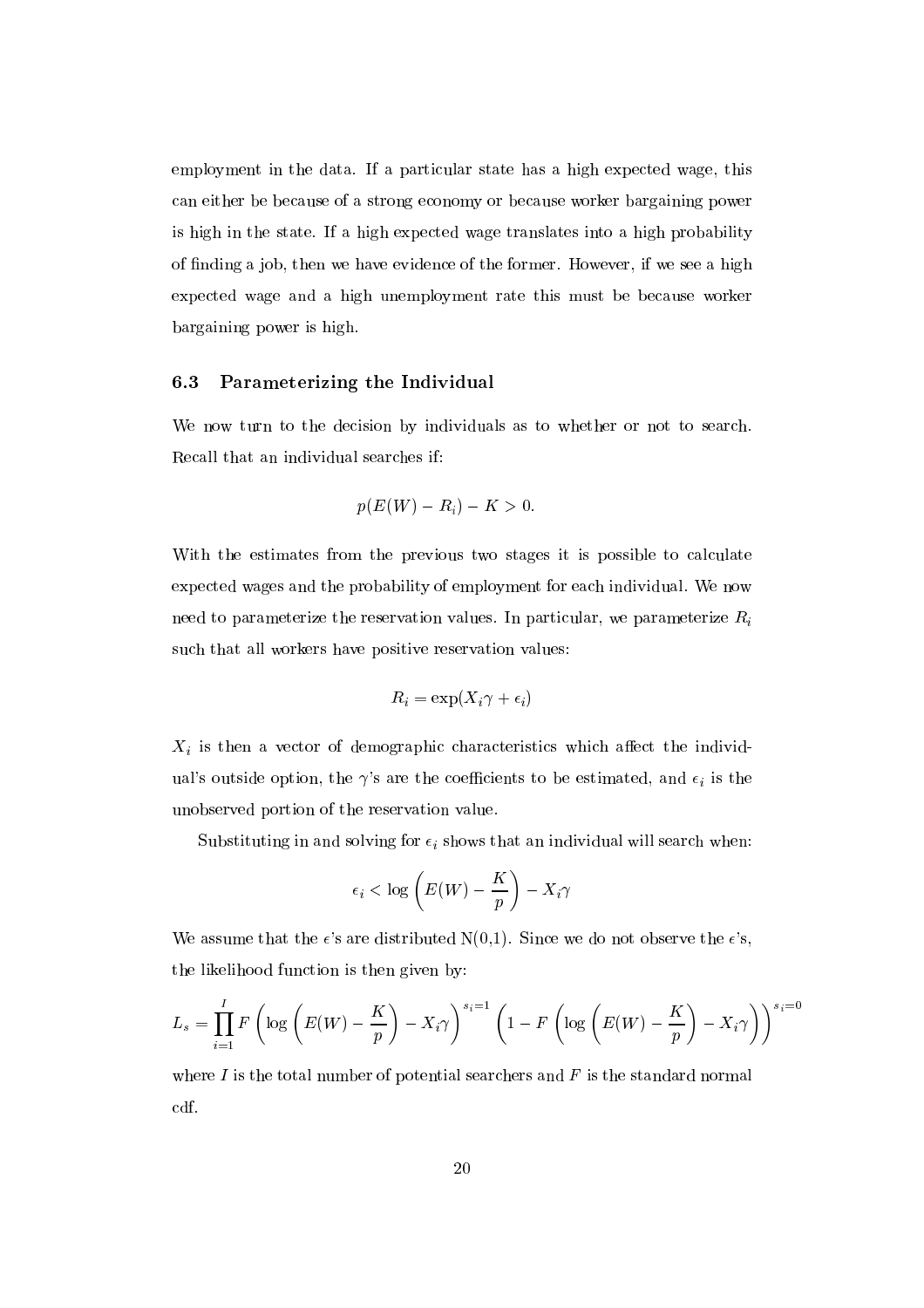|                                      | $\operatorname{Coefficient}$ | Std. Error |
|--------------------------------------|------------------------------|------------|
| $C^{\frac{-\alpha}{1-\alpha}}A^{-1}$ | 0.6009                       | 0.0118     |
| $\alpha$                             | 0.3242                       | 0.0048     |
| $\beta$ (Alabama)                    | 0.6553                       | 0.0090     |
| $\beta$ adjustments                  |                              |            |
| California                           | 0.0546                       | (0.0034)   |
| Colorado                             | 0.0293                       | (0.0044)   |
| Nebraska                             | $-0.0218$                    | (0.0051)   |
| North Dakota                         | $-0.0183$                    | (0.0051)   |
| $Age=17$                             | $-0.0205$                    | (0.0023)   |
| $Age=18$                             | $-0.0032$                    | (0.0022)   |
| $Age=19$                             | 0.0064                       | (0.0024)   |

Table 3: Estimates from the Firm's Zero Prot Condition

## 7 Results

Having specied the estimation strategy, we now turn to the results. Table 3 shows the estimates of the parameters in the firm's zero profit condition. The  $\beta$ 's for states which are discussed later are reported in the table with the rest of the state-specific  $\beta$ 's given in the appendix.  $\alpha$ , how sensitive the number of matches is to the number of searching firms, is estimated at  $0.32$ . This is slightly lower than the 0.4 to 0.6 estimates typically found in the literature (Petrongolo and Pissarides 2001), though the estimation strategy is very different here. Estimates of the bargaining parameter,  $\beta$ , range from 0.63 to 0.71. These estimates are higher than those found by Flinn (2003) but in Flinn's model the bargaining parameter is also built into the the reservation value which affects the wage. Further, the estimates here are taken directly from the firm's zero profit condition.

Table 4 shows exactly what is identifying  $\beta$  by displaying  $\beta$  along with the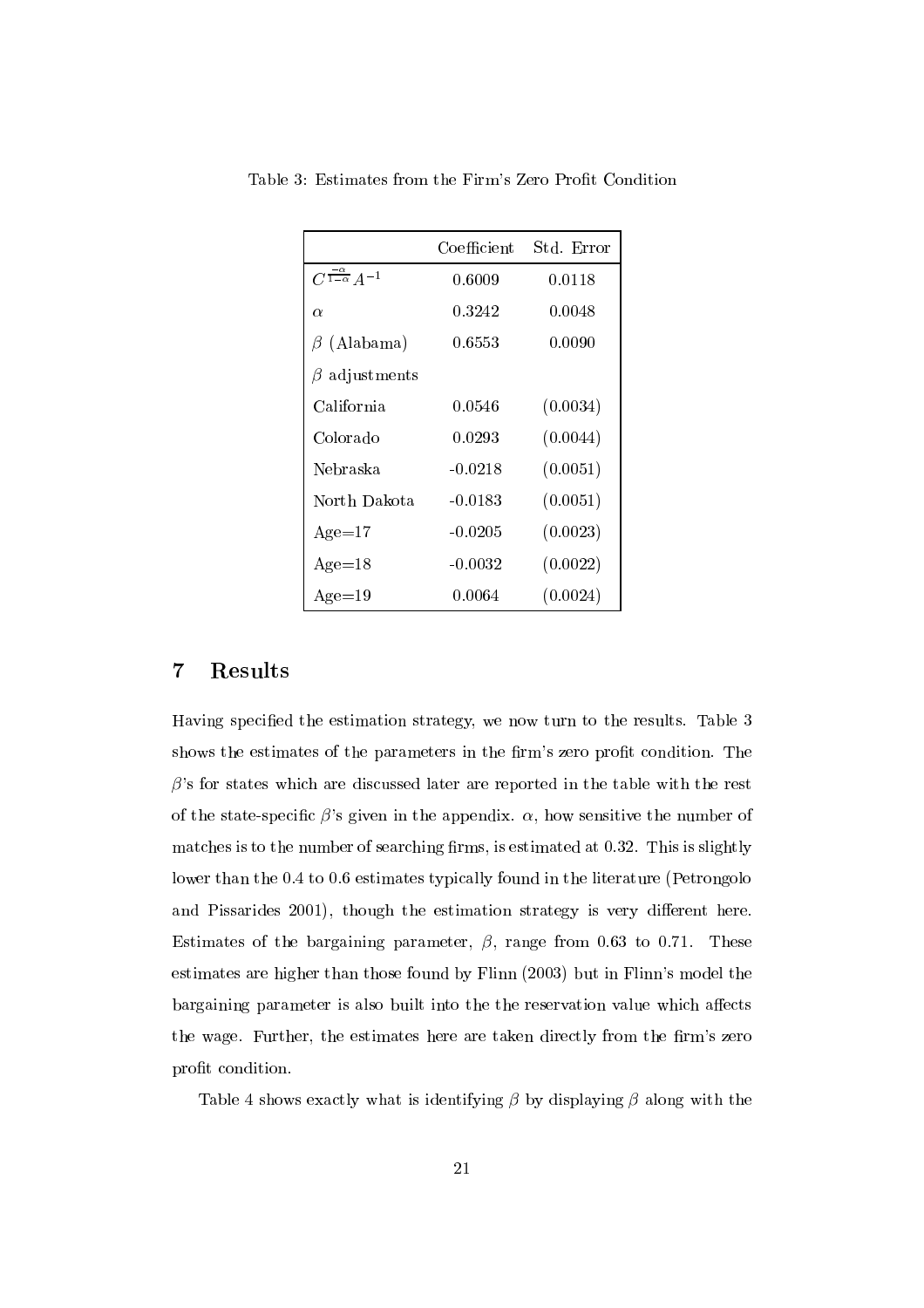Table 4: Identification of  $\beta$ 

| State         | B      | Pr (Match) | S    |
|---------------|--------|------------|------|
| West Virginia | 0.7122 | 0.7032     | 5.29 |
| California    | 0.7098 | 0.7750     | 6.09 |
| Colorado      | 0.6846 | 0.8227     | 6.19 |
| North Dakota  | 0.6370 | 0.8467     | 6.34 |
| Nebraska      | 0.6335 | 0.8860     | 5.97 |

average probability of a searching worker finding a match and the average  $S$ value. The table is for states with the two highest  $\beta$ 's (West Virginia and California), the two lowest (North Dakota and Nebraska), as well as one in the middle (Colorado). High  $\beta$ 's are generally correlated with lower probabilities of a searching worker finding a match. At same time, there are large differences in the probability of a searching worker finding a match across states with similar  $\beta$ 's. For example, West Virginia and California have essentially the same  $\beta$  but the probability of a worker matching is much higher in California. This reason for this is found in the last column: the economy is better in California.

With the estimates of the log wage regression and the parameters of the zero profit condition, we calculate the probability of matching and the expected wages conditional on matching. We then use these estimates to estimate the value of search with the results presented in Table 5. Consistent with the theory, the expected wage is positive and signicant while searching is costly. The parameters characterizing the reservation values consistently have the expected sign and, with the exception of female, all statistically signicant. In particular, higher parental education and parental income are both associated with lower probabilities of search while coming from a single parent family makes it more likely that an individual will enter the labor market. Reservation values are also higher for younger individuals.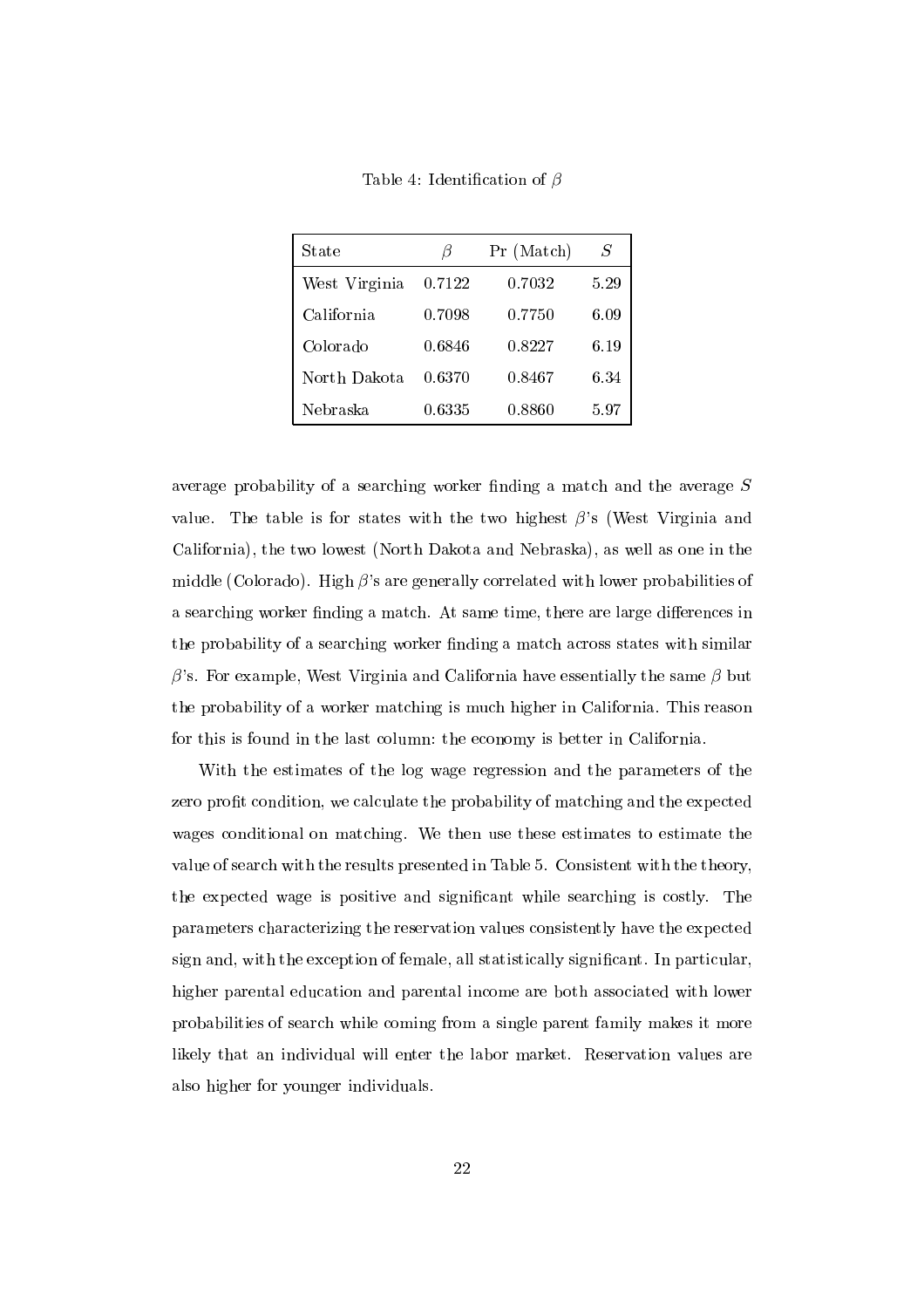|                                 |           | Coefficient Std. Error |  |
|---------------------------------|-----------|------------------------|--|
| Expected Wage                   | 0.3463    | 0.0054                 |  |
| <u>Search Cost</u><br>Pr(Match) | $-0.0839$ | 0.0071                 |  |
| Reservation Values $(exp())$ :  |           |                        |  |
| Constant                        | 0.3067    | 0.0062                 |  |
| Parental Edu.                   | $-0.0188$ | 0.0011                 |  |
| Parental Inc.                   | $-0.0747$ | 0.0065                 |  |
| Missing Inc.                    | $-0.2428$ | 0.0068                 |  |
| Two Parents                     | $-0.0360$ | 0.0062                 |  |
| Female                          | $-0.0051$ | 0.0056                 |  |
| $Age=16$                        | $-0.6098$ | 0.0086                 |  |
| $Age=17$                        | $-0.2610$ | 0.0087                 |  |
| $Age=18$                        | $-0.1161$ | 0.0095                 |  |

Table 5: Estimates of the Search Parameters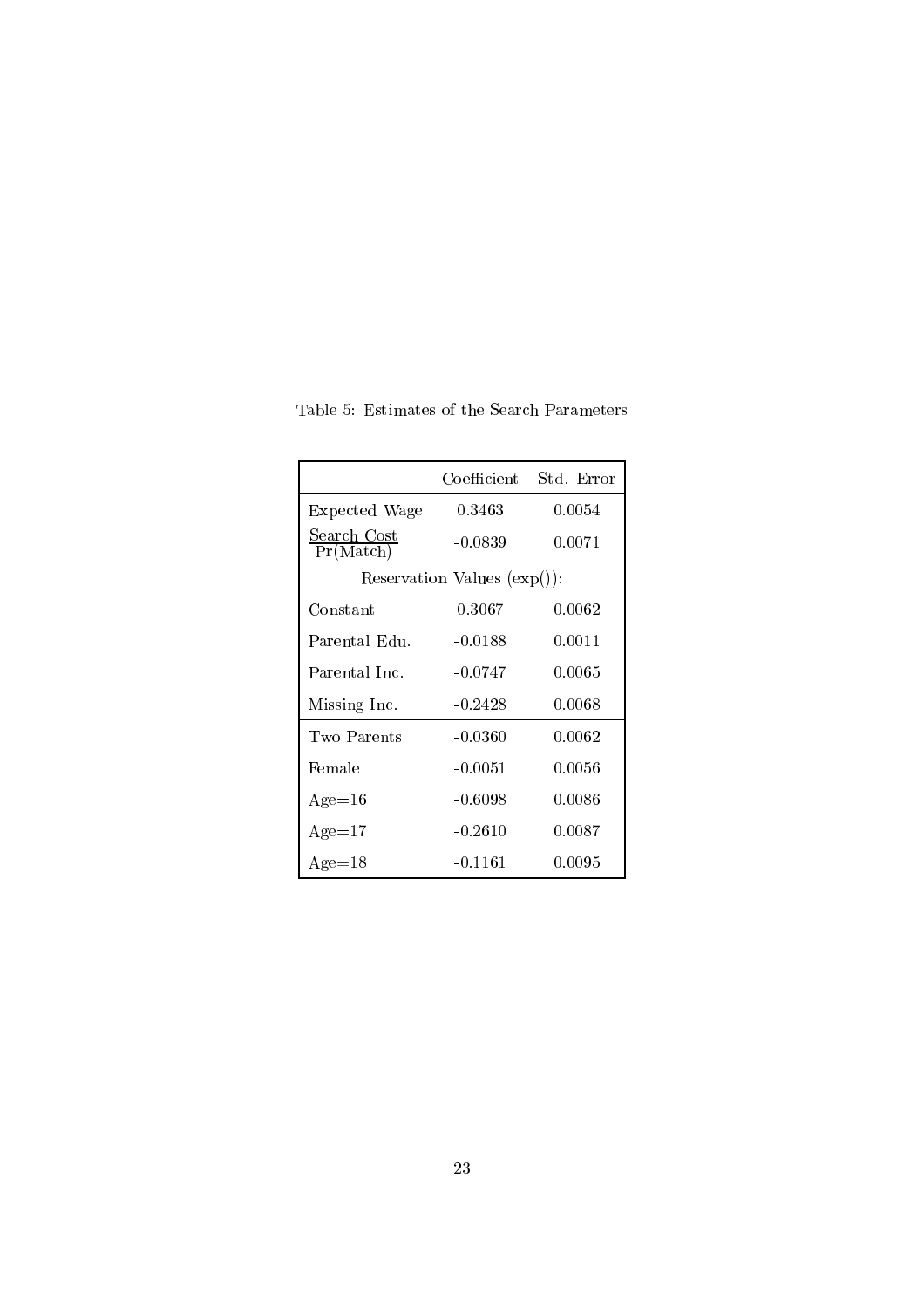|                                     | Mean      | Std. Dev. |
|-------------------------------------|-----------|-----------|
| Pr (Search) Before                  | 0.4811    | (0.1239)  |
| Pr (Search) After                   | 0.4910    | (0.1206)  |
| Pr (Match) Before                   | 0.8269    | (0.0502)  |
| Pr (Match) After                    | 0.8031    | (0.0601)  |
| Pct. Change in Employment           | $-0.88\%$ |           |
| Pct. Change in Pr (Search)          | 2.1%      |           |
| Pct. Change in Pr (Match)           | $-2.9\%$  |           |
| Pct. w/ Positive Employment Effects | 15.4%     |           |

Table 6: Changes in Labor Market Outcomes from a 10% Minimum Wage Increase

# 8 Simulations

Besides of the nonlinearities, it is difficult to interpret the magnitude of the coefficients. To characterize what the parameters mean we simulate how a  $10\%$ change in the minimum wage affects the decision to search, the probability of matching conditional on searching, and the employment level. The average effects are presented in Table 6.

The table shows that with a minimum wage increase the probability of searching increases. However, this is counteracted by a decrease in the probability of finding a job conditional on searching. The overall effect on the probability of employment is a modest -0.88% decrease. However, this is masking large changes in labor supply and demand that are effectively canceling out. Namely, a 10% increase in the minimum wage causes a 2.1% increase in the probability of searching and 2.9% decrease in the probability of employment conditional on searching.

To further examine how the labor market responds to increases in the minimum wage, we simulate the probability of searching, the probability of finding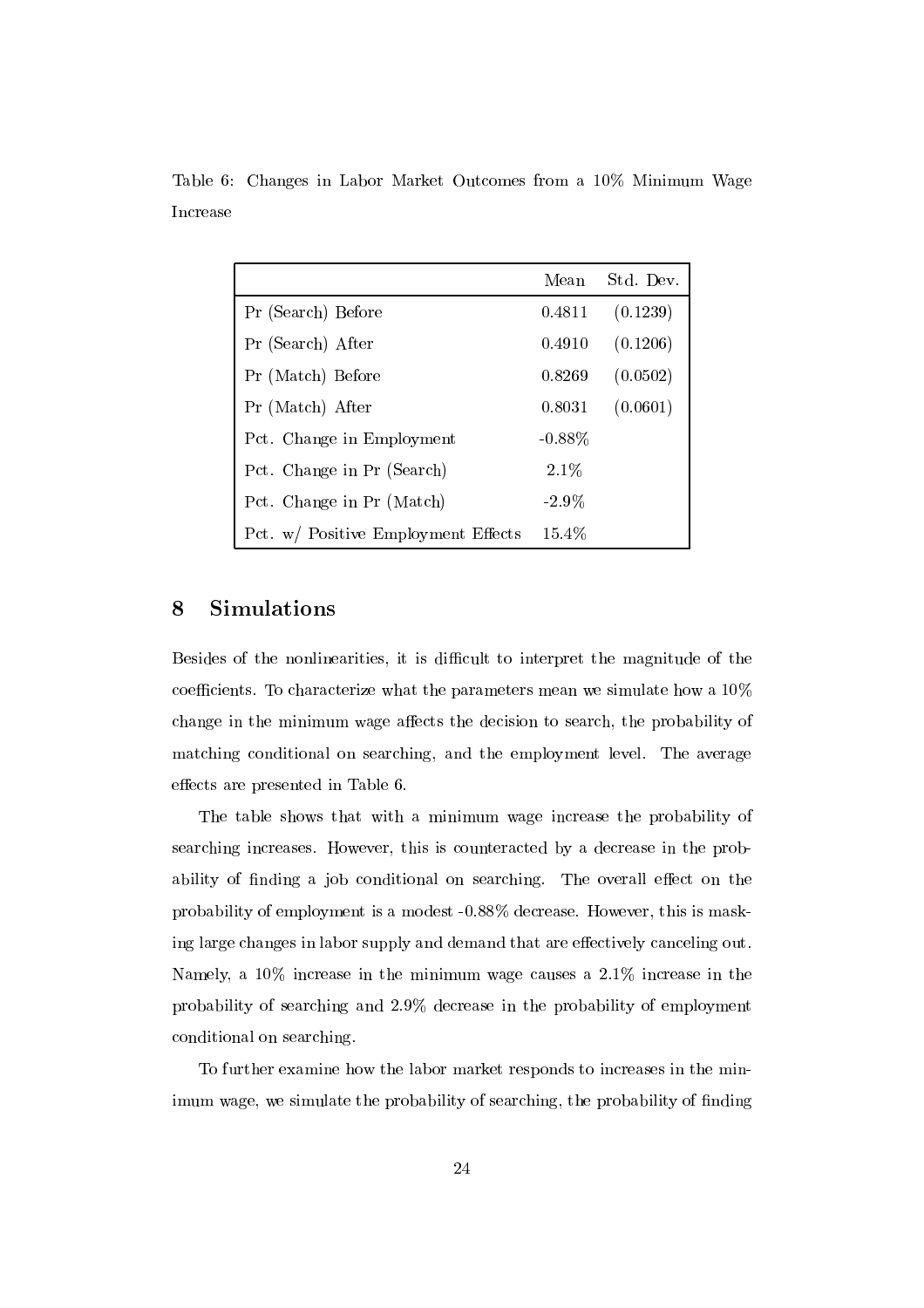Figure 2: Labor Market Outcomes as a Function of the Minimum Wage



a match, and the probability of employment for 16 year olds in Missouri in 1990 as a function of the minimum wage. The results of this simulation are displayed in Figure 2.The probability of employment is not particularly responsive to changes in the minimum wage. However, this is because the steep drops in the probability of matching conditional on searching are counteracted by the increased probability of searching.

While overall employment falls for all states as a result of the minimum wage increase, the last row of Table 6 shows that 15% of individuals see their expected employment rise as the increase in their probability of searching outweighs the decrease in the probability of finding a job. This effect is almost entirely constrained to sixteen year olds. Table 7 splits the sixteen year olds into two groups, those who and do not have higher expected employment probabilities, and examines the demographic characteristics across the two groups.

Over half the sixteen year old sample is more likely to be employed as a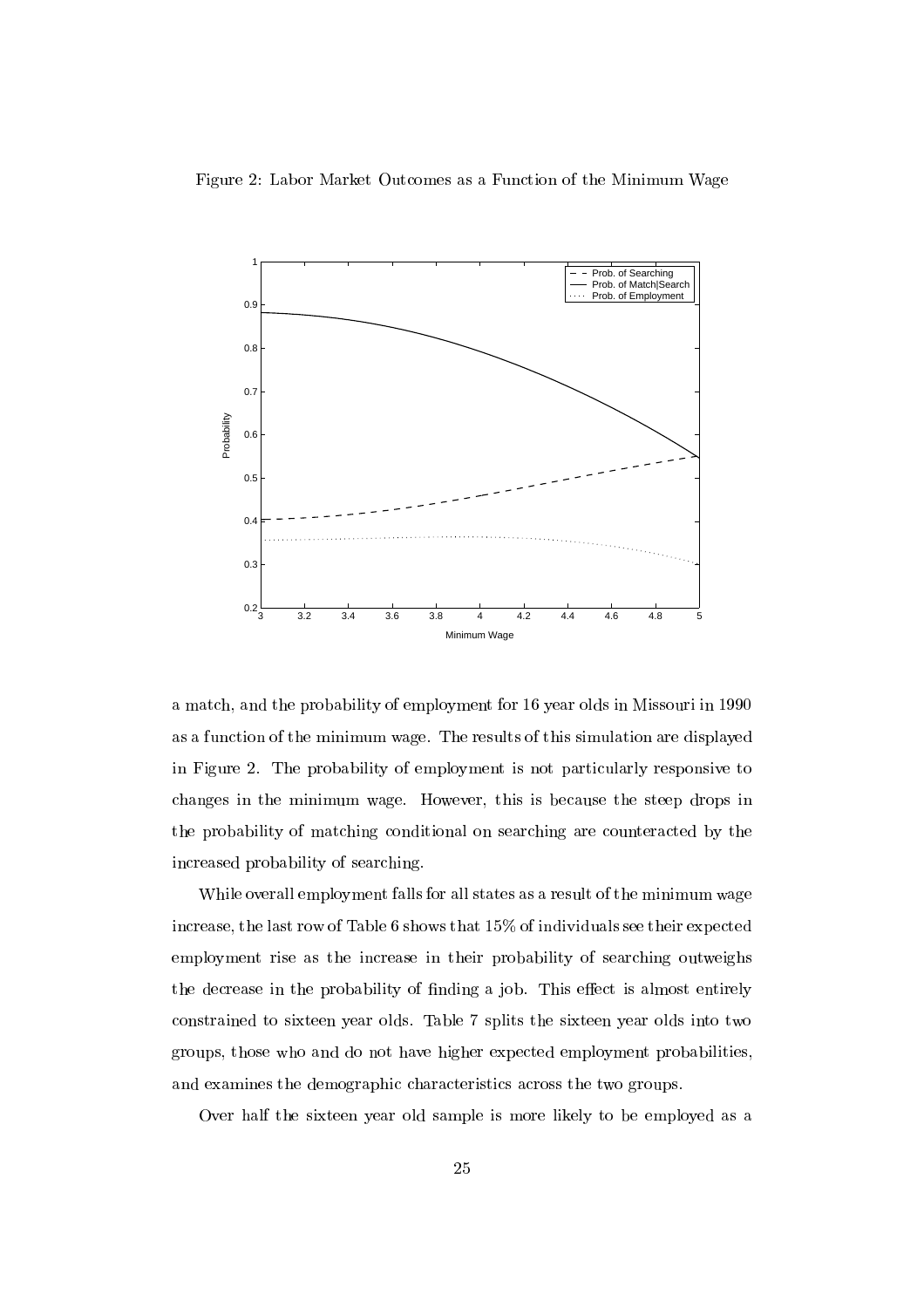|                                |              | Mean $-\Delta E > 0$ Mean $-\Delta E < 0$ |
|--------------------------------|--------------|-------------------------------------------|
|                                | $(N=17,934)$ | $(N=16,387)$                              |
| Parental Edu.                  | 14.46        | 12.93                                     |
| Weekly Parental Inc. (\$000's) | 0.8104       | 0.5941                                    |
| Missing Inc.                   | 0.3907       | 0.1315                                    |
| Single Parent                  | 0.1175       | 0.2584                                    |
| Pr (Search) Before             | 0.3035       | 0.3494                                    |
| Pr (Search) After              | 0.3158       | 0.3644                                    |
| Pr (Match) Before              | 0.8316       | 0.7901                                    |
| Pr (Match) After               | 0.8022       | 0.7519                                    |
| Pct. $\Delta$ Employment       | $0.4\%$      | $0.5\%$                                   |
| Pct. $\Delta$ Pr (Search)      | $4.1\%$      | $4.3\%$                                   |
| Pct. $\Delta$ Pr (Match)       | $-3.5\%$     | $-4.8\%$                                  |

Table 7: Means by Positive and Negative Employment Effects for 16 Year Olds

result of the minimum wage increase. There are striking differences across those who do and do not experience this positive employment effect. Namely, the group with positive employment effects have parents with education levels that are a year and a half higher, weekly parental income levels for those who report that are over 30% higher, and are half as likely to come from single parent families than those who do not experience positive employment effects. Those who experience positive employment effects also are likely to have come from stronger economies: the probability of finding a job conditional on searching is higher for this group.

However, whether a group has positive employment effects as a whole or not, is only tangentially connected to welfare. As shown in section 3, it is possible to have all workers benefit from a minimum wage increase. This occurs when the drop in employment is sufficiently small relative to the increase in the expected wage. Figure 3 examine the percentage of people who are made worse off by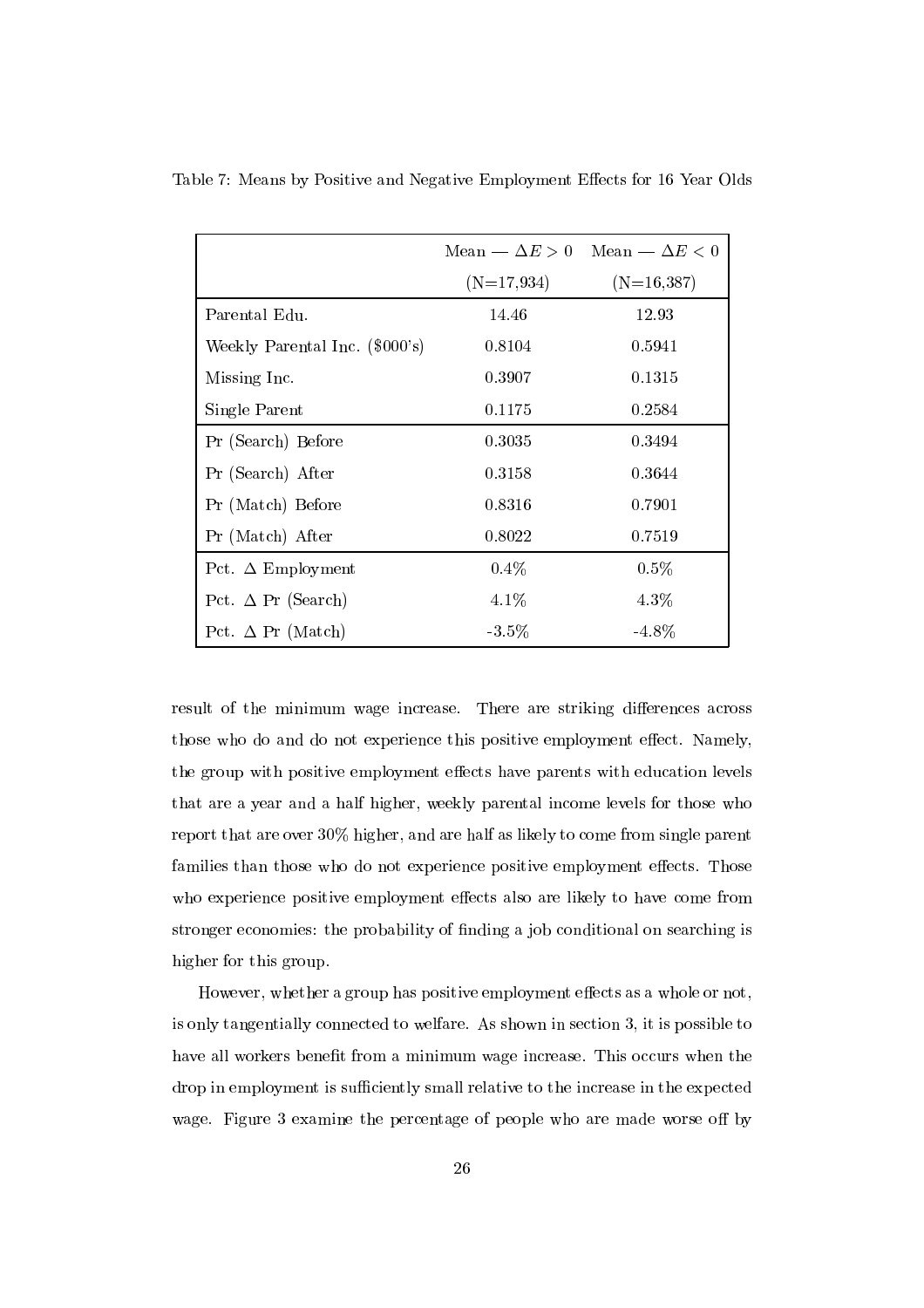

Figure 3: Probability of Being Made Worse Off by a Minimum Wage Increase

increasing the minimum wage. The base minimum wage is set at \$3.50/hr and is raised by up to \$5.50/hr. The simulation is conducted on three types of individuals: one from a low income, low educated single parent family, two from highly educated two parent families with one having a high value for income and the other reporting a missing value for income. Minimum wage increases are at first beneficial to all. However, those who are of the low income type quickly see a high percentage who are made worse off by an increase in the minimum wage. This occurs for the high income groups as well, but occurs at higher minimum wages.

This figure shows that the employment level gains seen in Card and Krueger are likely to be concentrated in the segment of the population that have higher reservation values. The intuition is that lower reservation value workers were already searching for work at lower minimum wage levels. The wage hike induces entry from high reservation workers, and majority of the increase in employment levels is from more workers in the labor force. Note that high reservation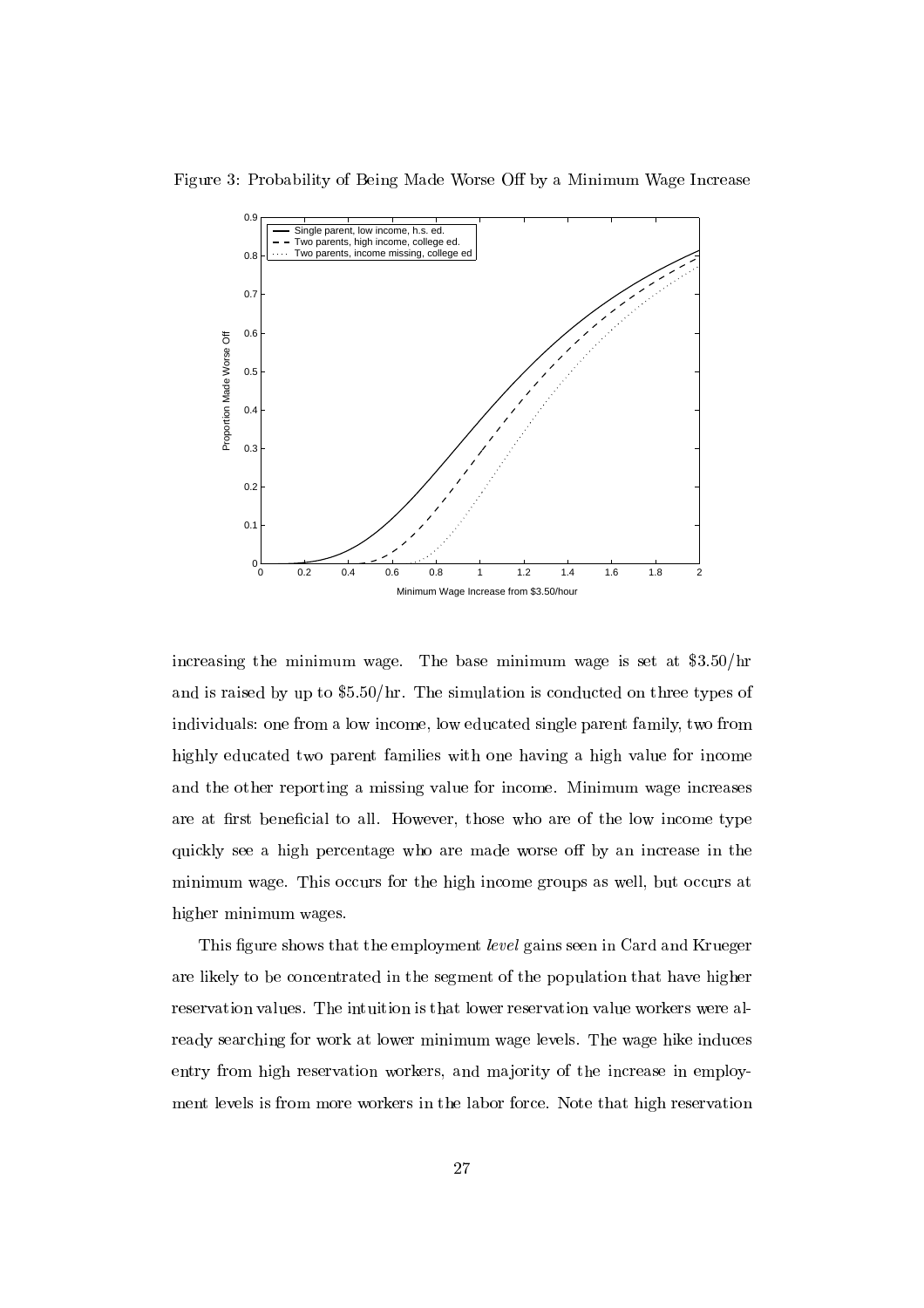workers have no advantage in finding a job compared to low reservation workers in this model. If higher reservation workers had an advantage, it would exacerbate the situation for low reservation wage workers, and we would expect to see the number of matches for low reservation workers decrease at a faster rate. Conditional on finding a job, lower reservation individuals are, of course, happier with the higher minimum wage. However, in expectation, low reservation workers have more to lose, and would trade off the higher wage for a better chance of matching with a firm.

# 9 Conclusion

This paper has developed a theory of two-sided search to explain the puzzling absence of an impact on employment levels when the minimum wage is increased. A minimum wage hike may induce some agents who were not looking for minimum wage work to enter the labor force, which increases the pool of searching workers. At the same time, firms may be induced to decrease the number of jobs available because of the decreased expected surplus from each generated match.

In the classical framework, the exit by firms would dictate a decrease in employment. However, more general matching functions such as those commonly used in the search literature can generate positive employment effects from an increase in the minimum wage. In particular, if employment depends upon both the number of searching workers and the number of searching firms, the increase in the number of searching workers may more than offset the decrease in the number of searching firms. Even if positive employment effects result from a minimum wage hike, however, the probability of any individual worker finding a job has fallen.

The welfare analysis suggests that workers who desire the minimum wage job the most are the ones who are hurt by the minimum wage hike, and these workers may move to avoid the effects of the policy. This suggests that zero or even positive employment growth from a minimum wage hike does not necessar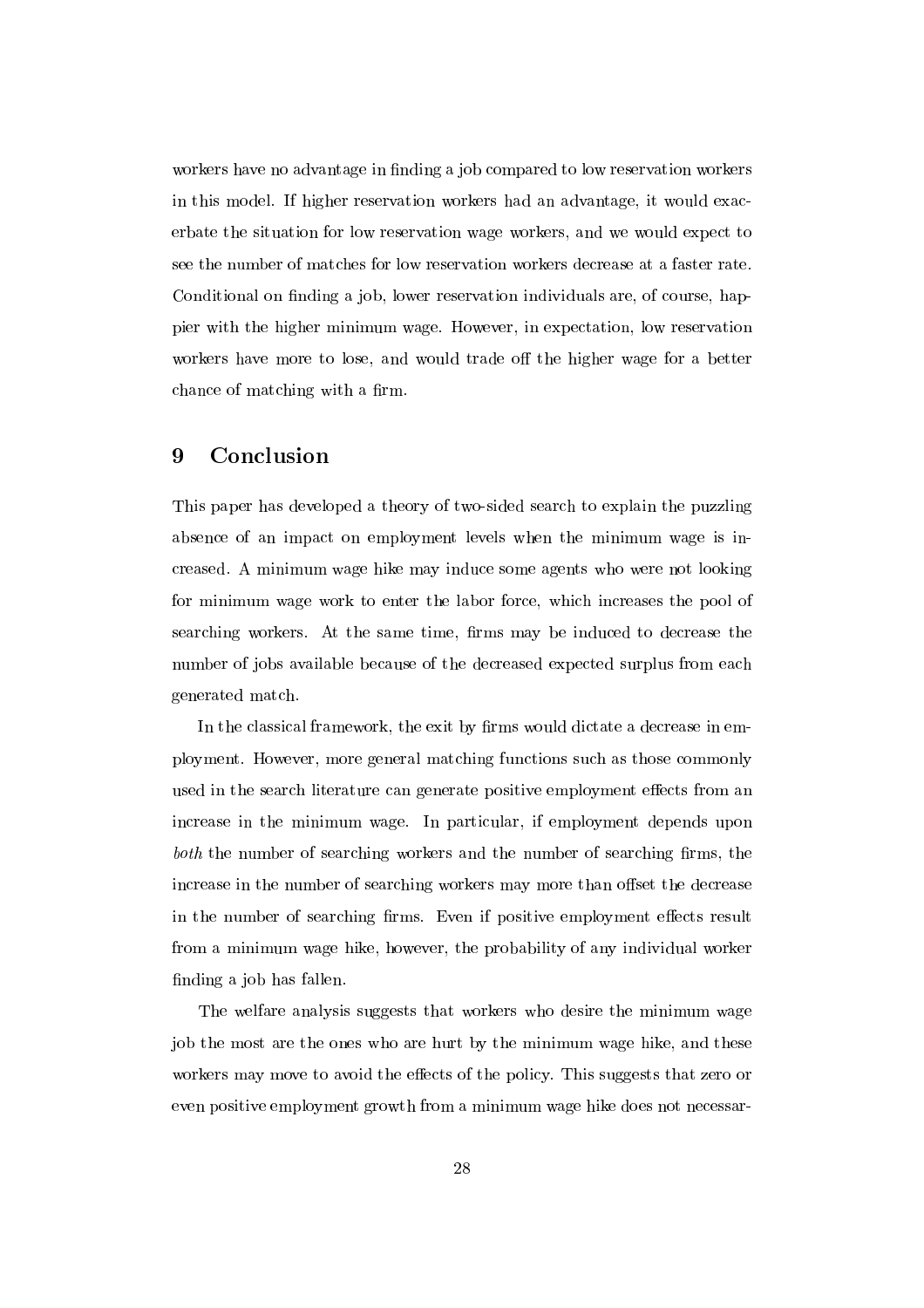ily translate into a welfare improvement for individuals affected by the policy, and that mobility and search effects are masking a churning in the economy that is not fully captured by observing employment levels.

Simulations using the parameter estimates from the econometric model showed that the important theoretic predictions of the theoretic model hold. When minimum wage increases, probability of employment declines, the number of matches can increase, a greater number of high reservation workers search, and low reservation workers can be worse off. These results are driven by the differences in expected wage, probability of employment, and reservation values. A higher minimum wage translates to a higher expected wage, which induces entry by workers with higher reservation values and exit by firms. More searchers and less vacancies can result in more matches, but will always lead to a lower probability of employment.

The results of the simulations indicate that Card and Krueger were correct in their observation that moderate a minimum wage hike can result in no decrease to a small increase in employment levels. At the same time, the conventional wisdom that the introduction of an artificial price floor will cause a surplus because demand retracts and supply increases also remains valid. While it is possible in both the classical model and this model for all workers to be made better off in expectation by a minimum wage increase, if anyone is adversely affected it will be the working poor who most desperately want the job.

# References

- [1] Ahn T. and Arcidiacono P. \Paying to Queue: A Theory of Persistent Differences in Nonunion Wages." Working Paper, Duke University, 2002.
- [2] Arcidiacono P. "The Dynamic Implications of Search Discrimination." Forthcoming in Journal of Public Economics.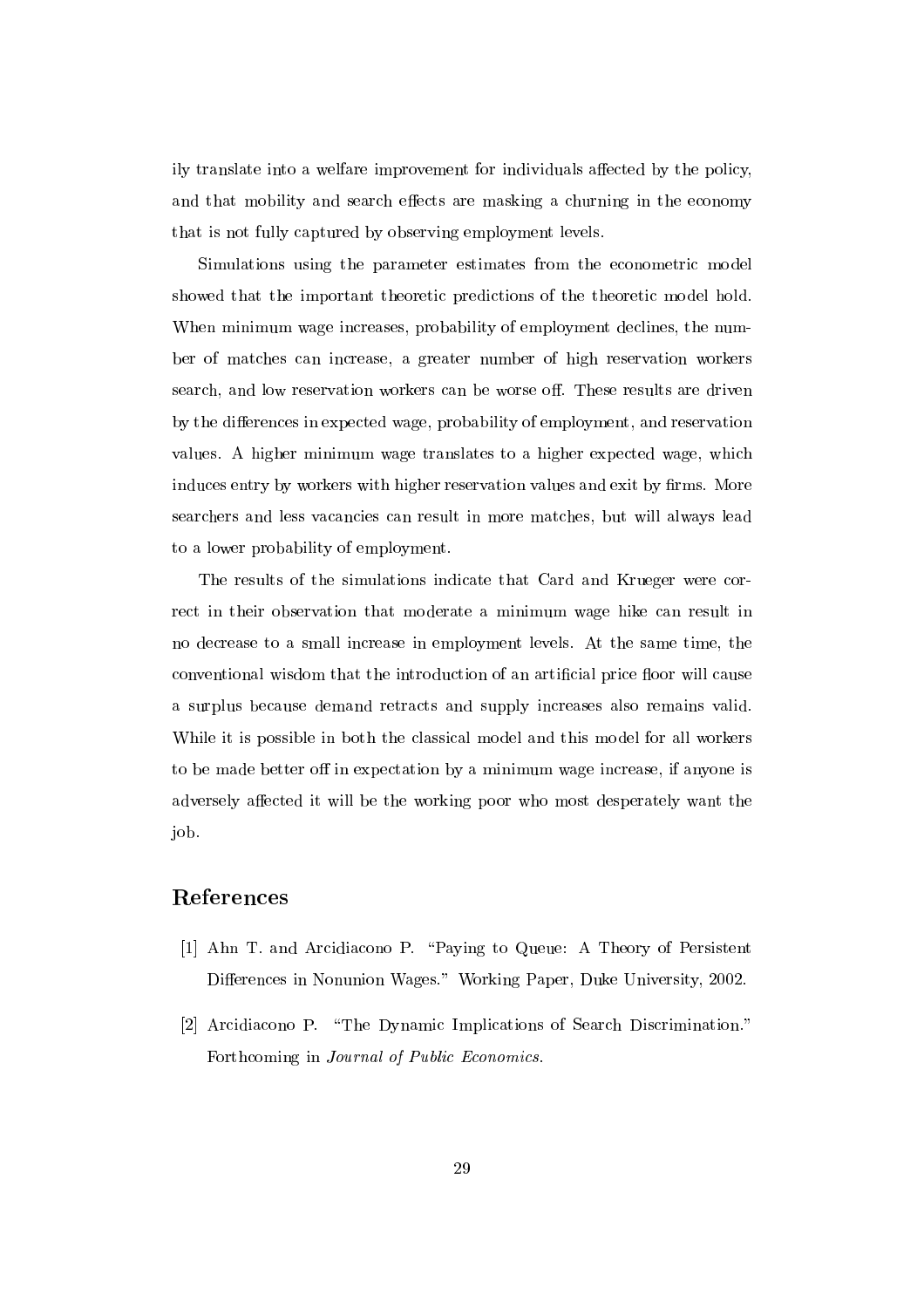- [3] Barzel Y. "A Theory of Rationing by Waiting." *Journal of Law and*  $Economics, 17(1):73-95, 1974.$
- [4] Bloemen H. and Stancanelli E. "Individual Wealth, Reservation Wages, and Transitions into Employment." Journal of Labor Economics,  $19(2):400-439$ , April 2001.
- [5] Brown C. "Minimum Wages, Employment, and the Distribution of Income." Handbook of Labor Economics, 2101-2134, 1999.
- [6] Burdett K. and Mortensen D. T. "Wage Differentials, Employer Size, and Unemployment." International Economic Review,  $39(2):257{-}273$ , May 1998.
- [7] Card D. and Krueger A. B. "Minimum Wage and Employment: A Case Study of the Fast-Food Industry in New Jersey and Pennsylvania." American Economic Review, 84:772-793, 1994.
- [8] Card D. and Krueger A. B. Myth and Measurement: The New Economics of the Minimum Wage. Princeton University Press, Princeton NJ., 1995.
- [9] Card D. and Krueger A. B. "Minimum Wages and Employment: A Case Study of the Fast-Food Industry in New Jersey and Pennsylvania: Reply." American Economic Review,  $90(5):1397-1420$ , 2000.
- [10] Flinn C. "Minimum Wage Effects on Labor Market Outcomes under Search with Bargaining." Working Paper, New York University, 2003.
- [11] Fuchs V. R., Krueger A. B., and Poterba J.M. "Economists' Views about Parameters, Values, and Policies: Survey Results in Labor and Public Economics." Journal of Economic Literature, 36(3):1387-1425, 1998.
- [12] Glaeser E. \The Social Costs of Rent Control Revisited." NBER Working Paper # 5441, 1996.
- [13] Glaeser E. and Luttmer E. "The Misallocation of Housing under Rent Control." NBER Working Paper  $\#$  6220, 1997.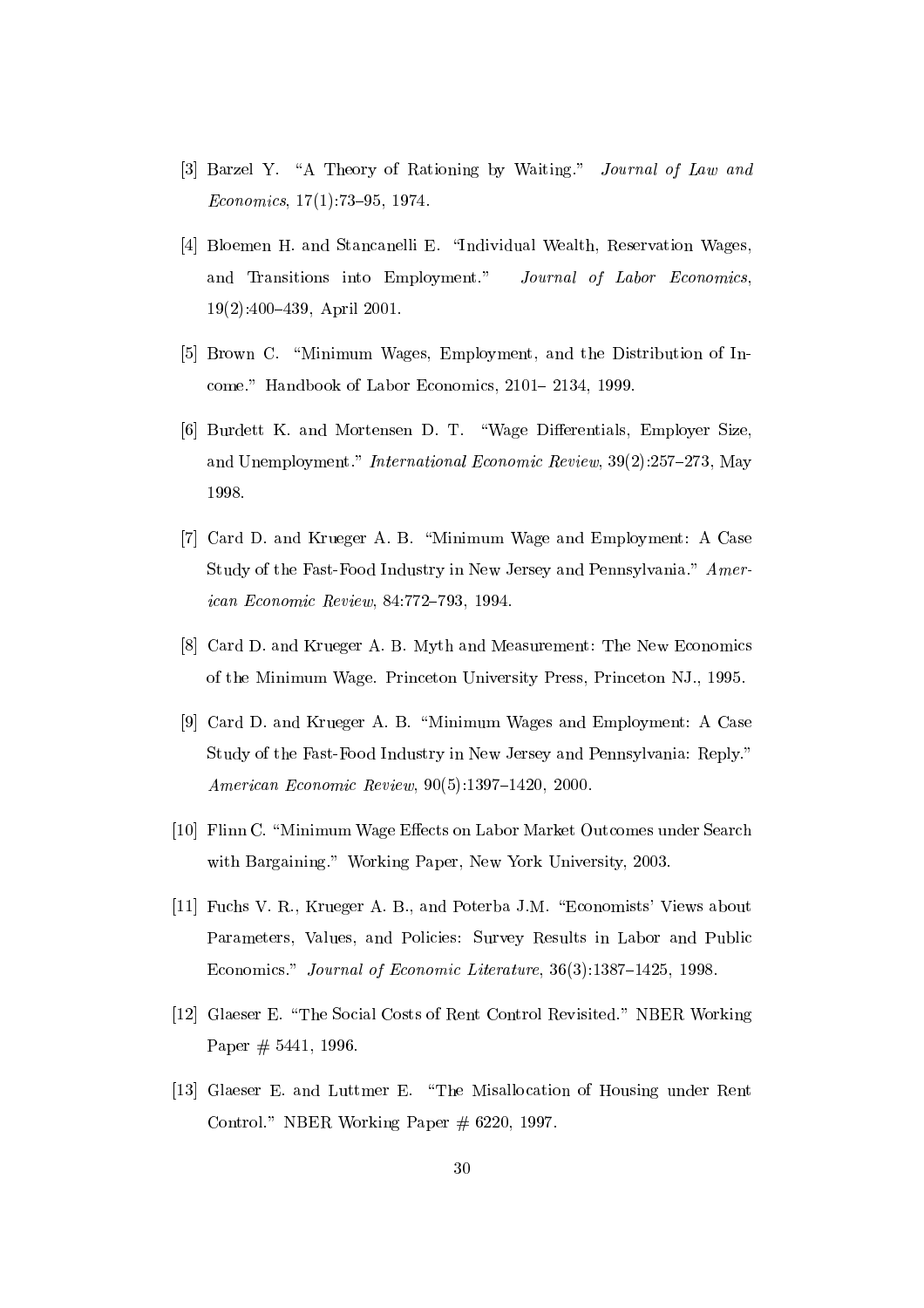- [14] Gronau R. "Wage Comparisons A Selectivity Bias." The Journal of Political Economy, 82(6): 1119-1143, November 1974.
- [15] Hamermesh D. Labor Demand. Princeton University Press, Princeton NJ., 1993.
- [16] Lang K. and Kahn S. "The Effect of Minimum-wage Laws on the Distribution of Employment: Theory and Evidence." Journal of Public Economics,  $69(1):67{-}82, 1998.$
- [17] Luttmer E. "Does the Minimum Wage Cause Inefficient Rationing?" Working Paper, University of Chicago, October 1998.
- [18] McElroy M. "The Joint Determination of Household Membership and Market Work: The Case of Young Men." Journal of Labor Economics,  $3(3)$ : 293-316, July 1985.
- [19] Meyer R. and Wise D. \Discontinuous Distributions and Missing Persons: The Minimum Wage and Unemployed Youth." *Econometrica*, 51(6):1677– 1698, November 1983.
- [20] Nelson R. "State labor legislation enacted in 2000." Mothly Labor Review, 124:12-24, 2001.
- [21] Neumark D. and Wascher W. "Employment Effect of Minimum and Subminimum Wages: Reply to Card, Katz and Krueger." Industrial and Labor  $Relationships$   $Review, 47:497-512,1994.$
- [22] Neumark D. and Wascher W. "Minimum Wages and Employment: A Case Study of the Fast-Food Industry in New Jersey and Pennsylvania: Comment." American Economic Review,  $90(5):1362-1396,2000$ .
- [23] Petrongolo B. and Pissarides C. "Looking into the Black Box: A Survey of the Matching Function." Journal of Economic Literature,  $39(2):390-431$ , June 2001.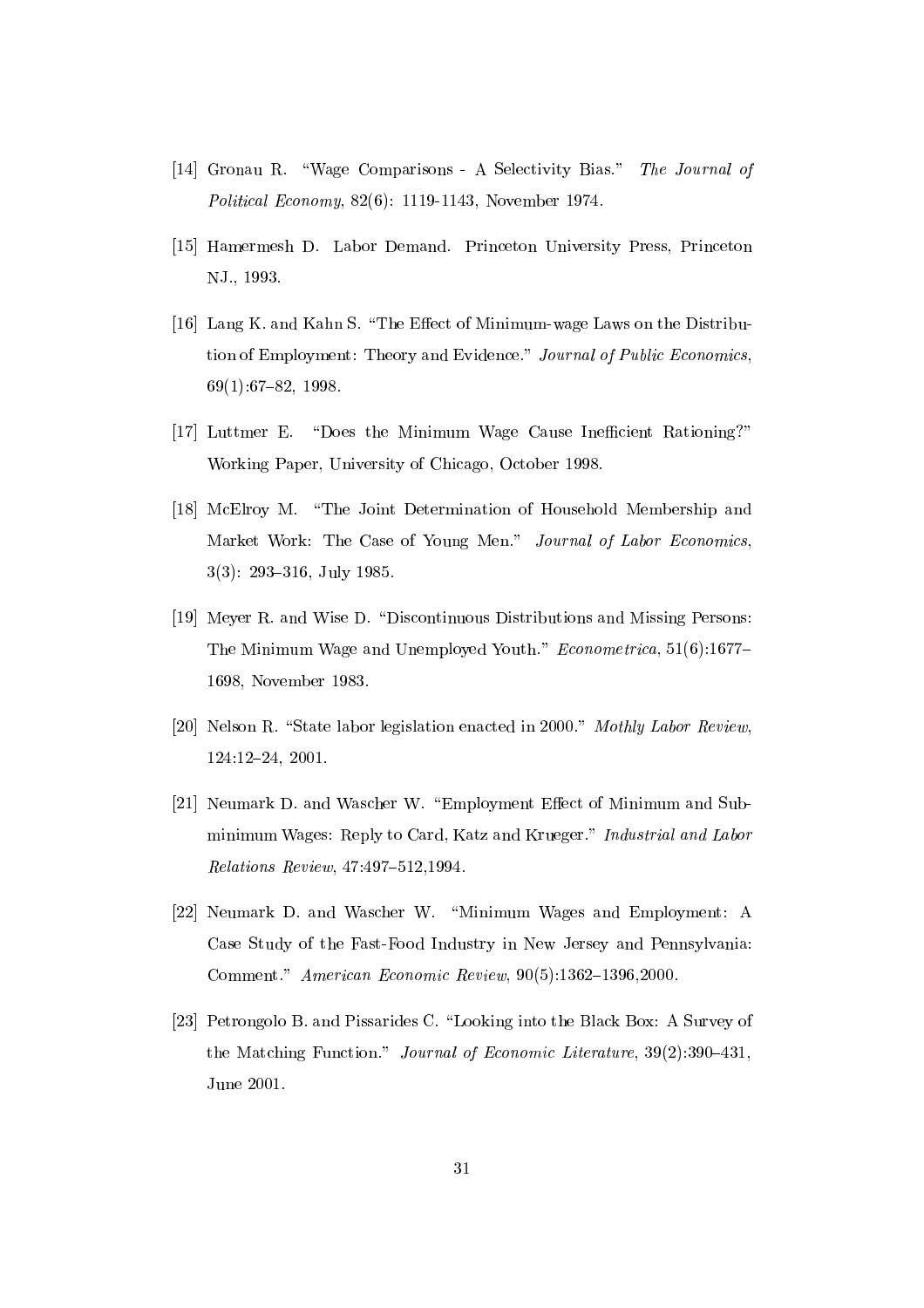- [24] Pissarides C. "Loss of Skill During Unemployment and the Persistence of Employment Shocks." Quarterly Journal of Economics,  $107(4):1371-1391$ , November 1992.
- [25] Welch F. "Comment by Finis Welch, in Review Symposium on Card and Krueger's `Myth and Measurement: The New Economics of the Minimum Wage.' " Industrial and Labor Relations Review, 48:842-848, 1995.

# Appendix

### Proof of Lemma 1

We show that, given A.1, if a worker searches, he accepts all matches. Note that if a worker would accept all matches without a minimum wage, he will also accept all matches when a minimum wage exists. Hence, it is sufficient to show that a worker will accept will matches without a minimum wage. Let  $\zeta_A$ be the expected value of  $\zeta$  given some cutoff value  $\zeta$ . Let  $\pi_A$  be the probability that  $\zeta > \zeta'$ .

Case 1:  $\beta \overline{S} > R$ .

Suppose  $\beta \overline{S} > R$  and  $p \pi_A((\beta(\overline{S} + \zeta_A) - R) - K > 0$ . Then:

$$
p\pi_A(\beta(\overline{S} + \zeta_A) - R) - K > \pi_A\beta(\overline{S} + \underline{\zeta}) - R
$$
\n
$$
\beta\pi_A(\zeta - \underline{\zeta}) > K + (1 - \pi_A)(\beta\overline{S} - R)
$$

Note that the last term on the r.h.s. is positive. If the term inside the parenthesis is negative, we have a contradiction. If the term inside the parenthesis is positive, then with  $\beta < 1$ ,  $\pi_A(\zeta - \zeta) > \beta \pi_A(\zeta - \zeta) > K$  and we also have a contradiction.

Case 2:  $\beta \overline{S} < R$ 

For the worker to search,  $\pi_A \beta \zeta_A > K$ . With  $\zeta < 0$  and  $\beta < 1$ , this implies  $\pi_A(\zeta_A - \zeta)$  and we have a contradiction. QED.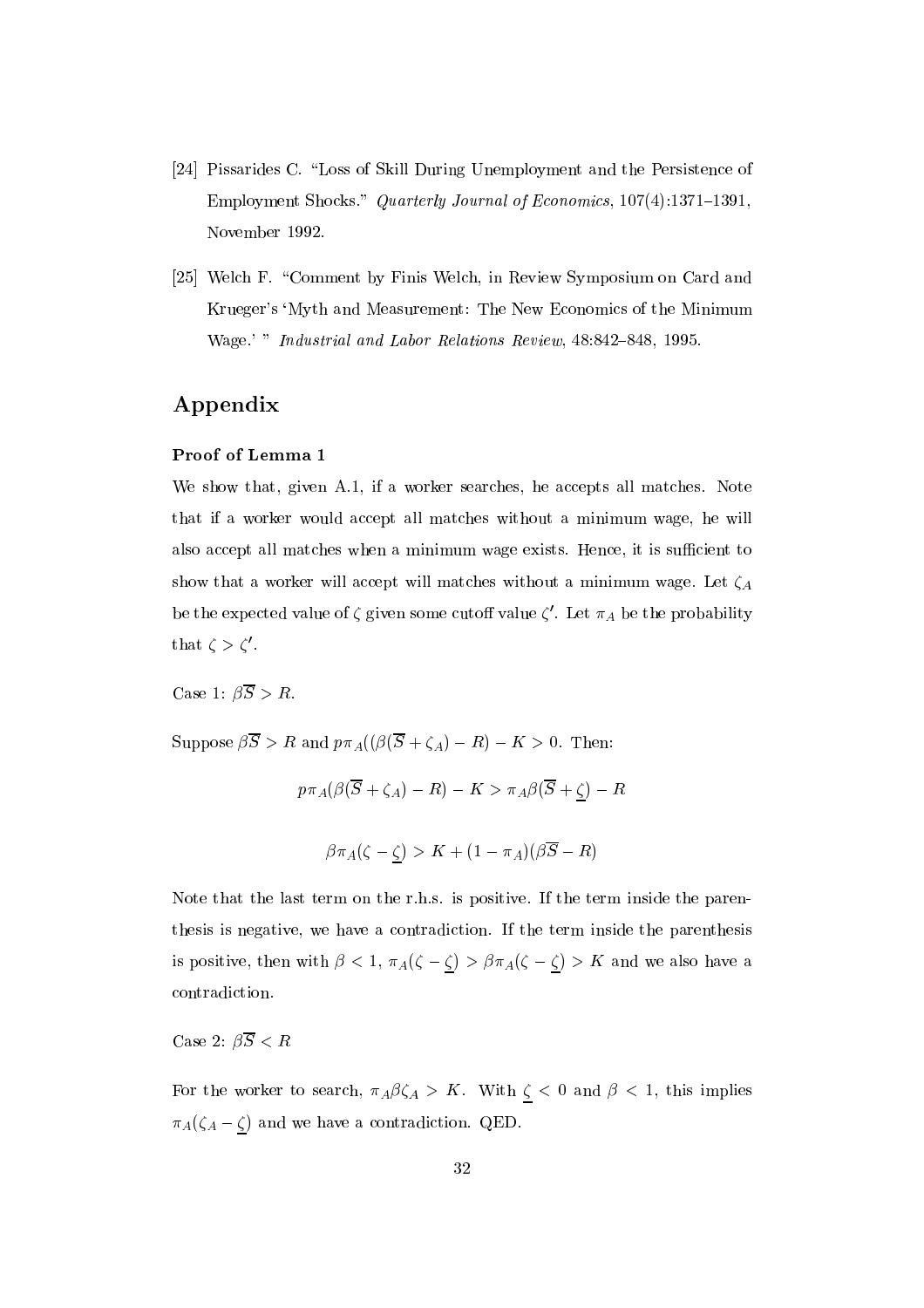## Proof of Lemma 2

Again let  $\zeta_A$  be the expected value of  $\zeta$  given some cuton value  $\zeta$  . Let  $\pi_A$  be the probability that  $\zeta > \zeta'$ .

Case 1:  $\overline{S} + \zeta_A > W$ 

 $S$  is posed since  $S$  ,  $\overline{S}$  and  $\overline{S}$  and  $\overline{S}$  and  $\overline{S}$  (i.e.  $\overline{S}$  ) is the set of  $S$  . Then is the set of  $S$  and  $\overline{S}$  and  $\overline{S}$  and  $\overline{S}$  and  $\overline{S}$  and  $\overline{S}$  and  $\overline{S}$  and  $\overline{S$ 

$$
q\pi_{A}((1-\beta)(\overline{S}+\zeta_{A}))-C>\pi_{A}(\overline{S}+\underline{\zeta}-\underline{W})
$$

with  $q < 1$  it must be that:

$$
\pi_A(\zeta_A-\underline{\zeta}+\underline{W}-\beta(\overline{S}+\zeta_A))>C
$$

with W  $\frac{1}{2}$  and  $\frac{1}{2}$  , and  $\frac{1}{2}$  and  $\frac{1}{2}$  and  $\frac{1}{2}$  and  $\frac{1}{2}$  are contradiction.

Case 2:  $\overline{S} + \zeta_A < W$ 

 $S$  is proved by  $S$  . The set of  $S$  and  $S$  and  $S$   $\{M, N, N\}$  is  $M$  .  $\{M, N\}$  is  $M$ 

$$
q\pi_{A}(\overline{S}+\zeta_{A}-\underline{W})-C>\pi_{A}(\overline{S}+\underline{\zeta}-\underline{W})
$$

with  $q < 1$  it must be that:

$$
\pi_A(\zeta_A-\zeta)>C
$$

a contradiction. QED.

#### Proof of Proposition 1

Note that conditional on any  $N \in [0, \overline{N}]$ , as  $J \to \infty$ ,  $q \to 0$ . There then exists a  $\overline{J}$  such that for all N if  $J' > \overline{J}$ , profits are negative. Since the partial derivative of  $\pi$  is negative with respect to J,

$$
\frac{\partial \pi}{\partial J} \;\; = \;\; -\frac{q \alpha (\overline{S} - E(W))}{J} < 0
$$

We know that for each value of  $N$  there is at most one value of  $J$  such that  $\pi = 0.$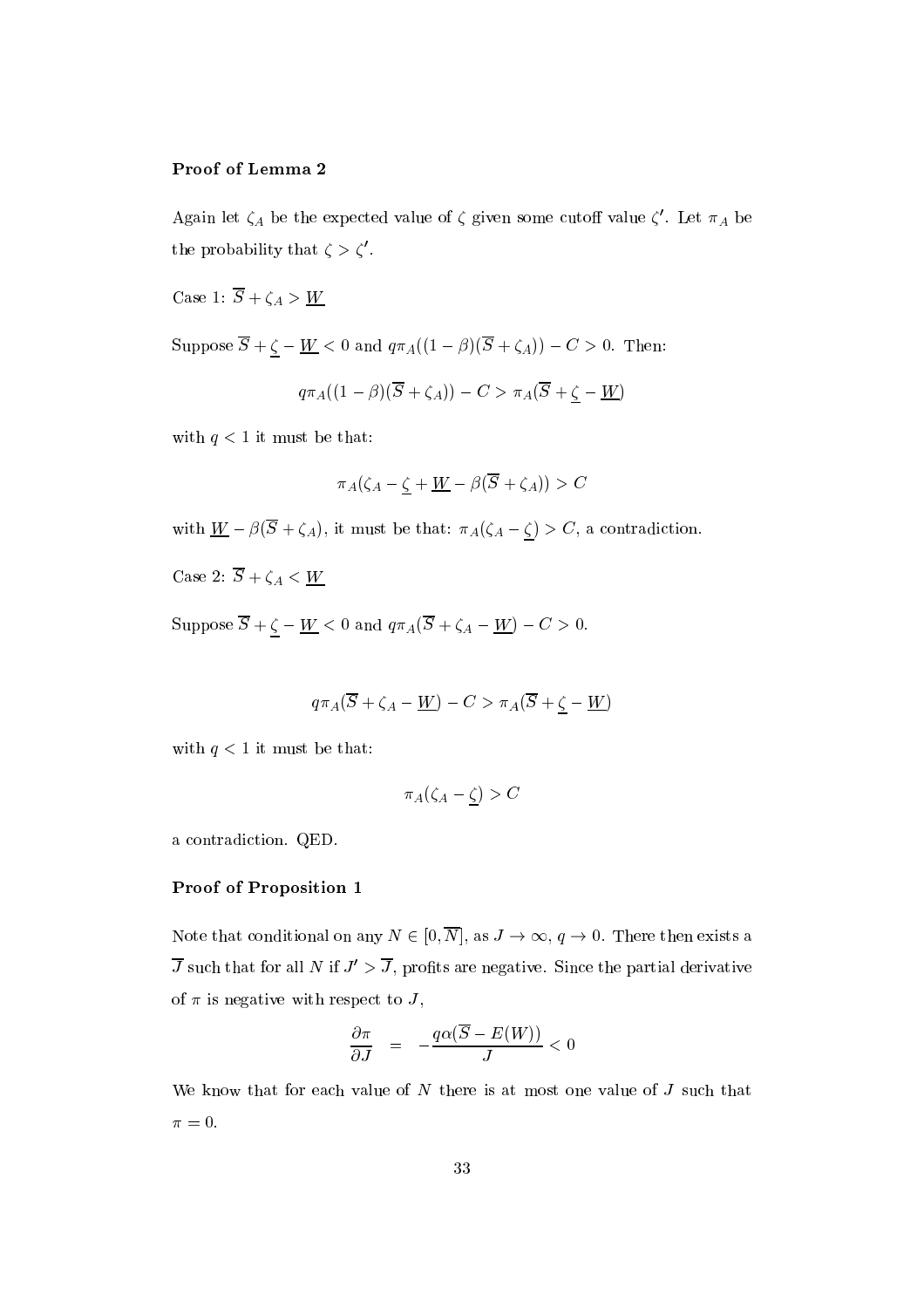Similarly, define V as the search value. Since  $\partial V/\partial N$  is also negative,

$$
\frac{\partial V}{\partial N} \;\; = \;\; -\frac{p(1-\alpha)(E(W)-R)}{N} < 0
$$

We know that for each J there is at most one value of N such that  $V = 0$ . We can then define the following mappings:

$$
f_1 = \begin{cases} \pi(J, N) & \text{for } J \in (0, \overline{J}], N \in [0, \overline{N}] \\ \max{\pi(0, N), 0} & \text{for } J = 0, N \in [0, \overline{N}] \end{cases}
$$

$$
f_2 = \begin{cases} \min{V(J, \overline{N}), 0} & \text{for } J \in [0, \overline{J}], N = \overline{N} \\ V(J, N) & \text{for } J \in [0, \overline{J}], N \in (0, \overline{N}) \\ \max{V(J, 0), 0} & \text{for } J \in [0, \overline{J}], N = 0 \end{cases}
$$

Then for each value of N, there exists a unique value of  $J \in [0, \overline{J}]$  that satisfy  $f_1 = 0$ . Further, since  $\pi$  is continuous in N, this unique value is a continuous function of N. Similarly, for each J, there is a unique  $N \in [0, \overline{N}]$  satisfying  $f_2$ which is continuous in  $J$ . We can then use functions to define a continuous vector valued function mapping from  $[0, J] \times [0, N]$  into itself. Then by Brouwer's hxed point theorem there exists a doublet  $\{J_-, N_-\}$  where  $f_1 = 0$  and  $f_2 = 0$ . QED.

#### Proof of Proposition 2

Consider the equilibrium before the minimum wage increase where expected wages are given by  $E_1(W)$  and the probability of a firm matching is given by  $q_1$ . The firm's expected zero profit condition is:

$$
q_1(\overline{S}-E_1(W))-C=0
$$

Note that  $E_1(W)$  is weakly increasing in the minimum wage. Note that if a minimum wage increase does not affect the expected wage the probability of matching for the firm will remain the same. However, if  $E_2(W) > E_1(W)$ then  $q_2 > q_1$  for the zero profit condition to still bind. Note further that the probabilities of firms and workers matching is given by:

$$
q = A \left(\frac{N}{J}\right)^{\alpha} \qquad p = A \left(\frac{J}{N}\right)^{1-\alpha}
$$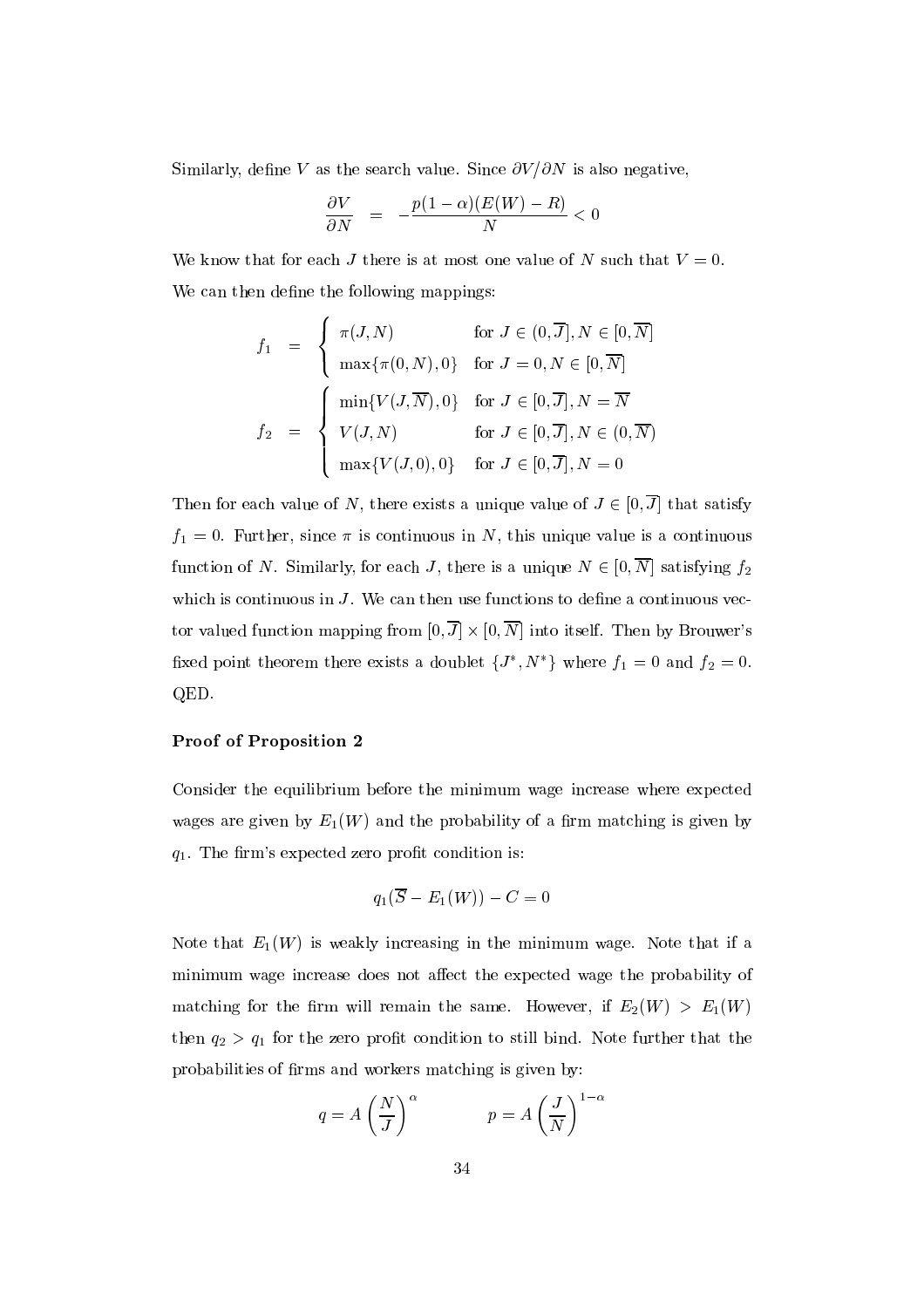The expression for the firm implies that  $\frac{1}{J}$  must increase for the zero profit condition to bind. But if this fraction increases then  $p$  must fall. QED.

### Proof of Proposition 3

Differentiating the matching function with respect to the minimum wage yields:

$$
\frac{dx}{d\underline{W}} = \alpha q \frac{dJ}{d\underline{W}} + (1 - \alpha)p \frac{dN}{d\underline{W}}
$$

Rewrite as:

$$
\frac{dx}{d\underline{W}} = \alpha \frac{x}{J} \frac{dJ}{d\underline{W}} + (1 - \alpha) \frac{x}{N} \frac{dN}{d\underline{W}}
$$
\n
$$
= x \left( \alpha \frac{\frac{dJ}{d\underline{W}}}{d\underline{W}} + (1 - \alpha) \frac{\frac{dN}{N}}{\frac{dW}{d\underline{W}}} \right)
$$
\n
$$
= \frac{x}{\underline{W}} \left( \alpha \frac{\frac{dJ}{d\underline{W}}}{\frac{d\underline{W}}{\underline{W}}} + (1 - \alpha) \frac{\frac{dN}{d\underline{W}}}{\frac{d\underline{W}}{\underline{W}}} \right)
$$
\n
$$
= \frac{x}{\underline{W}} \left( \alpha \varepsilon_{LD} + (1 - \alpha) \varepsilon_{LS} \right)
$$

Therefore, for the employment effect to be positive  $\left(\frac{\partial W}{\partial W} > 0\right)$ , it must be that  $(\alpha \varepsilon_{LD} + (1 - \alpha)\varepsilon_{LS}) > 0$ , where  $\varepsilon_{LD}$  is the elasticity of labor demand and  $\varepsilon_{LS}$ is the elasticity of labor supply. QED

### Proof of Proposition 4

In order to obtain conditions under which employment is increasing in the minimum wage, we first need to know how  $J$  and  $N$  respond to changes in the minimum wage. The zero profit condition and the worker indifference condition are as follows:

$$
F_1 = q(\overline{S} - E(W)) - C
$$
  
\n
$$
F_2 = (1-p)R^* + p \cdot E(W) - K - R^*
$$

Rewrite  $F_2$  such that:

$$
F_2~=~p(E(W)-R^*)-K
$$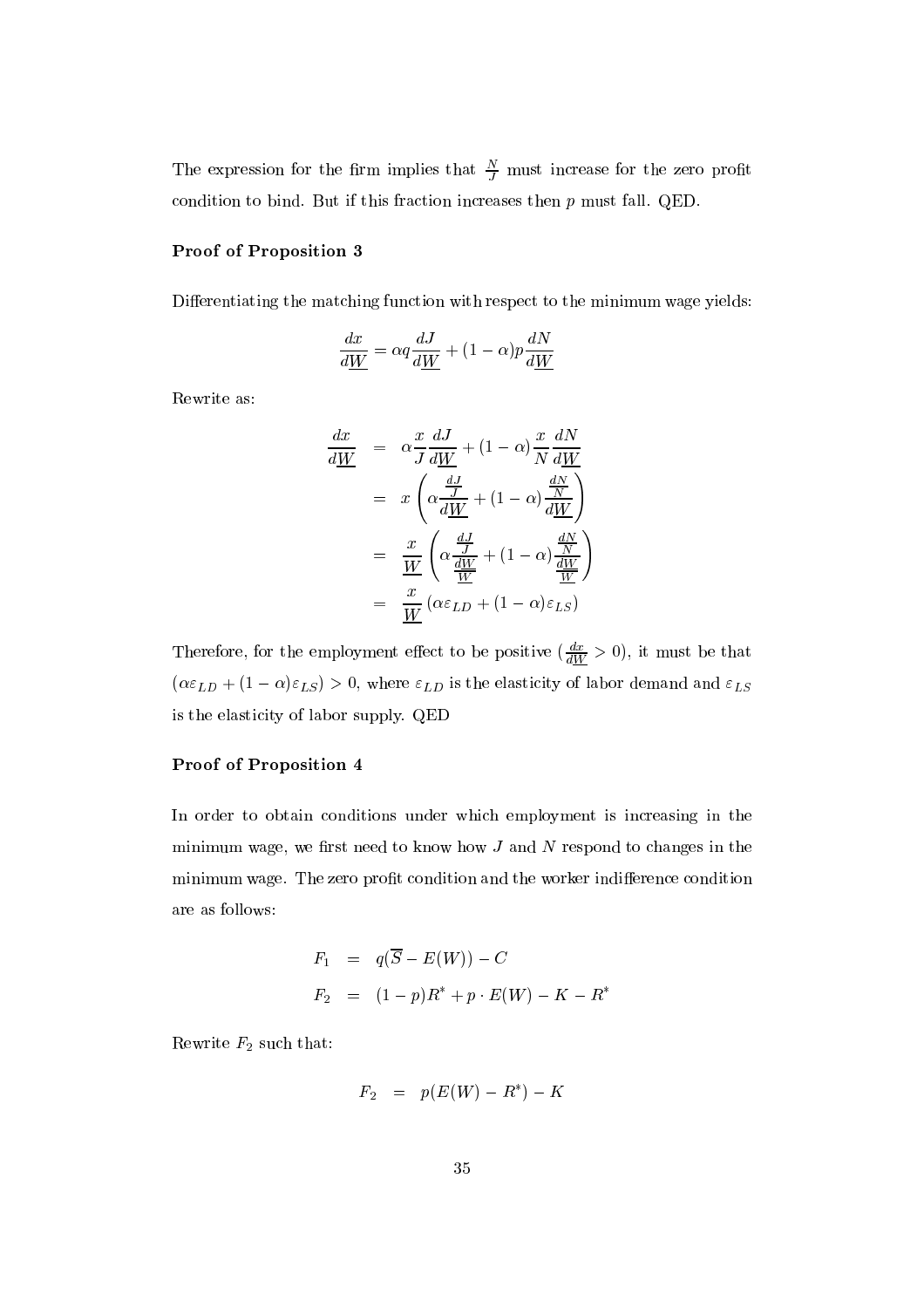where  $E(W) = E(\max\{\beta(S+\zeta_{ij}),\underline{W}\})$ . Note that  $\frac{\partial W}{\partial W} = \frac{\sum_{i=1}^N \sum_{j=1}^N \sum_{j=1}^N}{\beta(W)}$ , which equals 1 with some probability and 0 with some probability. Therefore, we have  $\mathcal{C}$ we define  $\frac{1}{\partial W} = \xi$ , where  $0 \leq \xi \leq 1$ .

The Jacobian of the system of equations is then:

$$
B = \begin{pmatrix} \frac{\partial F_1}{\partial J} & \frac{\partial F_1}{\partial N} \\ \frac{\partial F_2}{\partial J} & \frac{\partial F_2}{\partial N} \end{pmatrix}
$$

and,

$$
\begin{aligned}\n\frac{\partial F_1}{\partial J} &= \frac{(\alpha - 1)q(\overline{S} - E(W))}{J} < 0 \\
\frac{\partial F_1}{\partial N} &= \frac{(1 - \alpha)q(\overline{S} - E(W))}{N} > 0 \\
\frac{\partial F_2}{\partial J} &= \frac{\alpha p(E(W) - R^*)}{J} > 0 \\
\frac{\partial F_2}{\partial N} &= -\frac{\alpha p(E(W) - R^*)}{N} - \frac{p\partial R^*}{\partial N} < 0 \\
\frac{\partial F_1}{\partial W} &= -q\xi < 0 \\
\frac{\partial F_2}{\partial W} &= p\xi > 0\n\end{aligned}
$$

By the implicit function theorem:

$$
\left(\begin{array}{c}\frac{\partial J}{\partial \underline{W}} \\ \frac{\partial N}{\partial \underline{W}}\end{array}\right) = -B^{-1}\left(\begin{array}{c}\frac{\partial F_1}{\partial \underline{W}} \\ \frac{\partial F_2}{\partial \underline{W}}\end{array}\right)
$$

where

$$
B^{-1} = \frac{1}{Det(B)} \left( \begin{array}{cc} \frac{\partial F_2}{\partial N} & -\frac{\partial F_1}{\partial N} \\ -\frac{\partial F_2}{\partial J} & \frac{\partial F_1}{\partial J} \end{array} \right)
$$

and  $Det(B)$  can be written as:

$$
Det(B) = \frac{\partial F_1}{\partial J} \frac{\partial F_2}{\partial N} - \frac{\partial F_1}{\partial N} \frac{\partial F_2}{\partial J}
$$
  
= 
$$
\left\{ \frac{\alpha p(E(W) - R(\gamma^*))}{J} \times \frac{(1 - \alpha)q(\overline{S} - E(W))}{N} \right\} - \left\{ \left( -\frac{\alpha p(E(W) - R^*)}{N} - \frac{p\partial R^*}{\partial N} \right) \times -\frac{(1 - \alpha)q(\overline{S} - E(W))}{J} \right\}
$$
  
= 
$$
-\frac{(1 - \alpha)qp(\overline{S} - E(W))}{J} \frac{\partial R^*}{\partial N} < 0
$$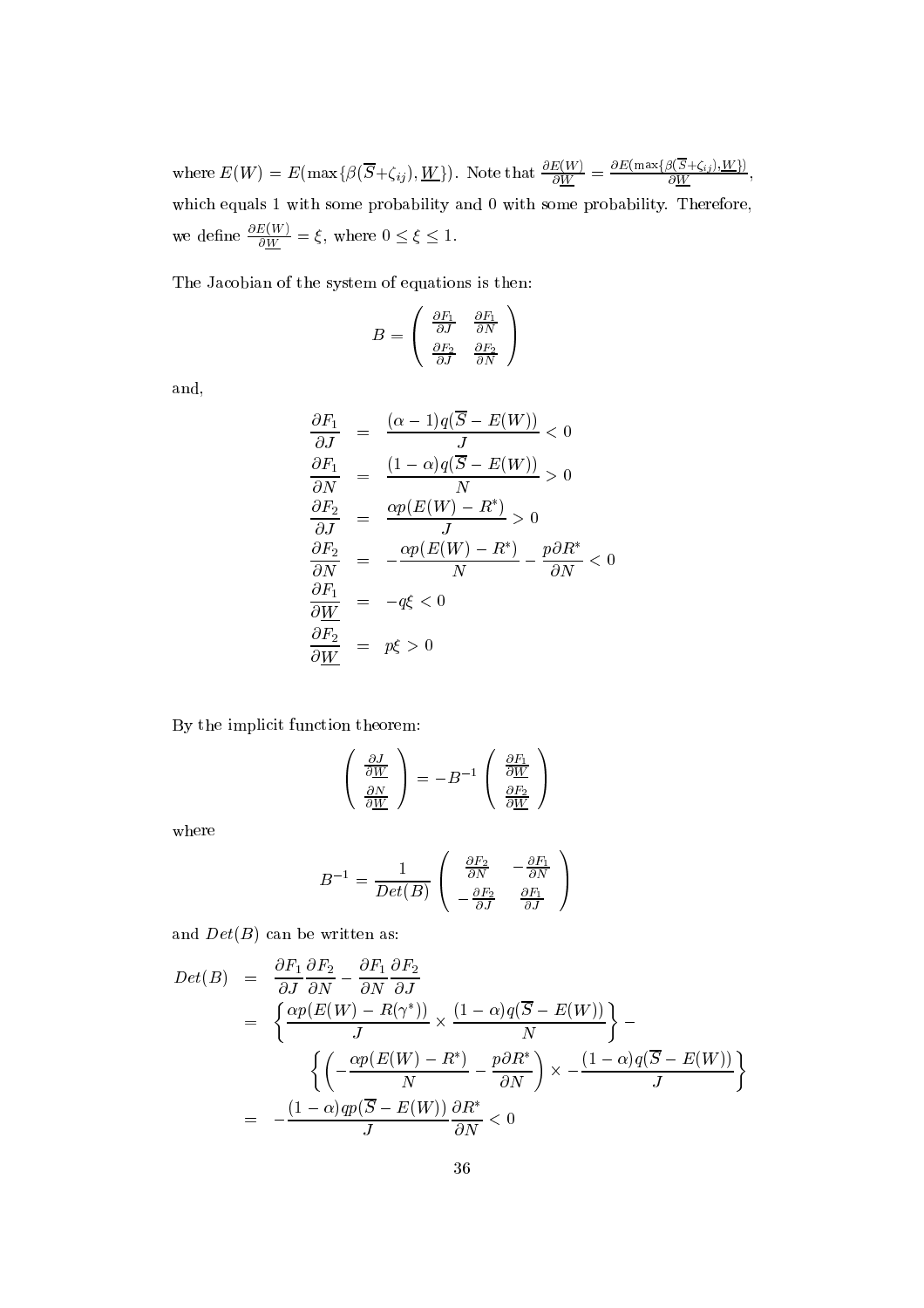$$
\frac{dN}{d\underline{W}} = \frac{\frac{\partial F_2}{\partial J} \frac{\partial F_1}{\partial \underline{W}} - \frac{\partial F_1}{\partial J} \frac{\partial F_2}{\partial \underline{W}}}{Det(B)} \n= \frac{\xi}{\frac{\partial R^*}{\partial N}} \left( 1 - \frac{\alpha}{1 - \alpha} \frac{E(W) - R^*}{\overline{S} - E(W)} \right)
$$

and,

$$
\frac{dJ}{d\underline{W}} = \frac{\frac{\partial F_2}{\partial N} \frac{\partial F_1}{\partial \underline{W}} - \frac{\partial F_1}{\partial N} \frac{\partial F_2}{\partial \underline{W}}}{Det(B)} \n= \frac{J}{N} \frac{\xi}{\frac{\partial R^*}{\partial N}} \left( 1 - \frac{\alpha}{1 - \alpha} \frac{E(W) - R^*}{\overline{S} - E(W)} - \frac{N \frac{\partial R^*}{\partial N}}{(1 - \alpha)(\overline{S} - E(W))} \right) \n= \frac{J}{N} \frac{dN}{d\underline{W}} - \frac{J\xi}{(1 - \alpha)(\overline{S} - E(W))}
$$

With the information on  $dJ/d\underline{W}$  and  $dN/d\underline{W}$ , we can now substitute in for the labor demand and supply elasticities.

$$
\alpha \varepsilon_{LD} + (1 - \alpha) \varepsilon_{LS} = \alpha \frac{dJ}{dW} \frac{W}{J} + (1 - \alpha) \frac{dN}{dW} \frac{W}{N}
$$
  
\n
$$
= \frac{W}{M} \left[ \alpha \left( \frac{1}{N} \frac{dN}{dW} - \frac{\xi}{(1 - \alpha)(\overline{S} - E(W))} \right) + (1 - \alpha) \frac{1}{N} \frac{dN}{dW} \right]
$$
  
\n
$$
= \frac{W}{M} \left[ -\frac{\alpha}{1 - \alpha} \frac{\xi}{\overline{S} - E(W)} + \frac{1}{N} \frac{dN}{dW} \right]
$$
  
\n
$$
= \varepsilon_{LS} - \frac{\alpha}{1 - \alpha} \frac{\xi W}{\overline{S} - E(W)}
$$
  
\n
$$
= \frac{\xi W}{N \frac{\partial R^*}{\partial N}} \left( 1 - \frac{\alpha}{1 - \alpha} \frac{E(W) - R^*}{\overline{S} - E(W)} \right) - \frac{\alpha}{1 - \alpha} \frac{\xi W}{\overline{S} - E(W)}
$$

Let R be distributed uniform  $[0, R]$  implying that  $R^* = \frac{N}{NR}$  and  $\frac{\partial R}{\partial N} = \frac{1}{NR}$ . Substituting into the above and simplifying, we have:

$$
\alpha \varepsilon_{LD} + (1 - \alpha) \varepsilon_{LS} = \frac{\xi \underline{W} \overline{N}}{N \cdot a} \left[ 1 - \frac{\alpha}{1 - \alpha} \frac{\underline{E}(W) - b}{\overline{S} - E(W)} \right] + \frac{\alpha}{1 - \alpha} \frac{\xi \underline{W}}{\overline{S} - E(W)} \left[ \frac{\overline{N}}{N} - 1 \right]
$$

Since the last term is positive, setting  $N = \overline{N}$  yields a sufficient condition on the parameters. Simplifying yields:

$$
1-\frac{\alpha}{1-\alpha}\frac{E(W)}{\overline{S}-E(W)}>0
$$

QED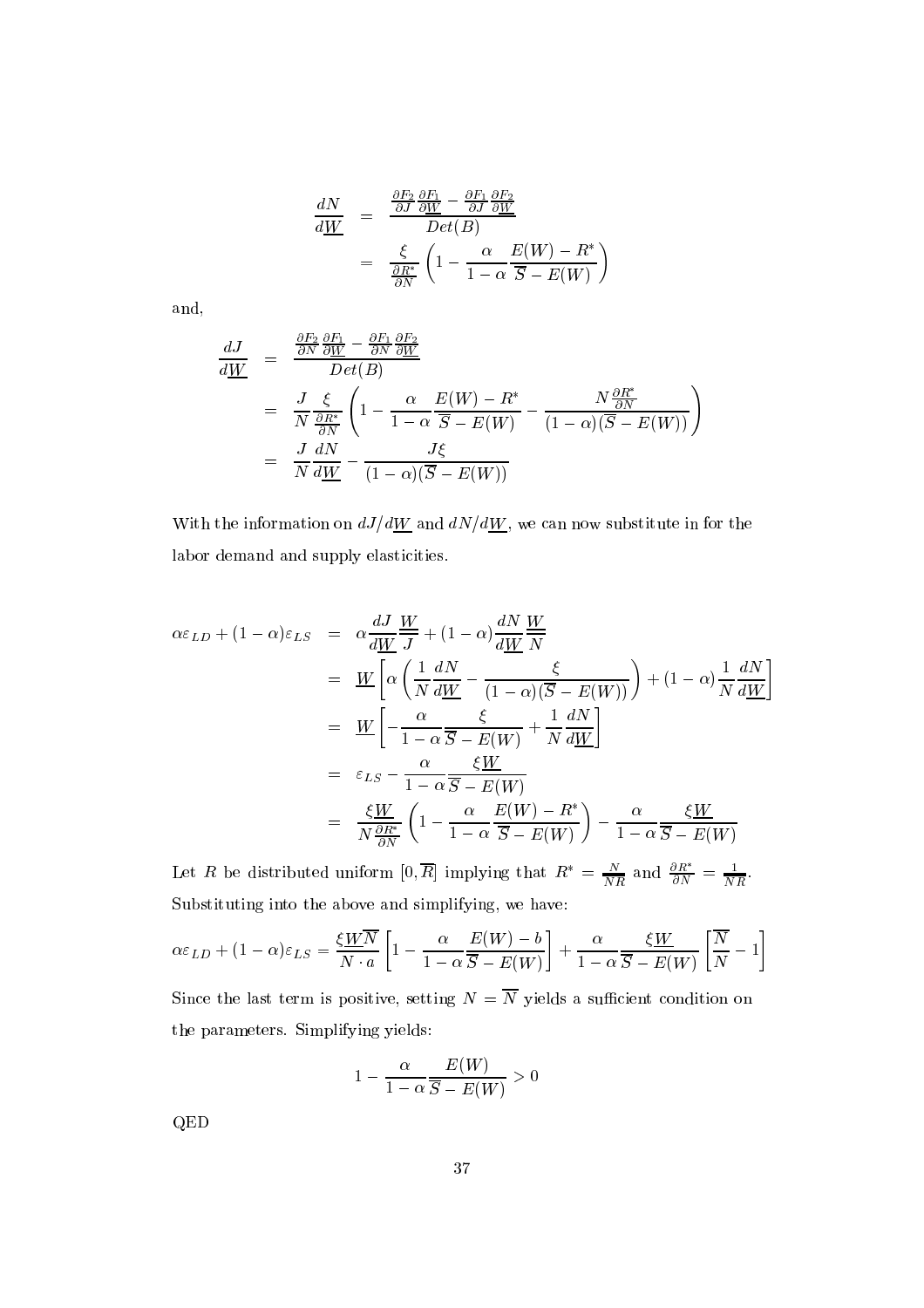#### Proof of Proposition 5

In order for all workers to benefit from an increase in the minimum wage it is sufficient to show that the workers with the lowest reservation values, zero, are made better off by the increase. The value of search for these workers can be written as:

$$
V = A \left(\frac{N}{J}\right)^{\alpha - 1} E(W) - K
$$

Note that the zero profit condition for firms can be written as:

$$
A\left(\frac{N}{J}\right)^{\alpha}(\overline{S}-E(W))=0
$$

and that both of these conditions depend on  $N$  and  $J$  only through the ratio  $N/J$ . Further, the zero profit condition for the firm is an identity. Differentiating profits with respect to an increase in the minimum wage yields:

$$
A\left(\frac{N}{J}\right)^{\alpha}\left((\overline{S}-E(W))\left(\frac{N}{J}\right)^{-1}\frac{\left(d\frac{N}{J}\right)}{d\underline{W}}-\frac{dE(W)}{d\underline{W}}\right)=0
$$

Solving for  $d(N/J)/dW$  yields:

$$
\frac{d\left(\frac{N}{J}\right)}{d\underline{W}}=\frac{N}{(\overline{S}-E(W))J}\frac{dE(W)}{d\underline{W}}
$$

We now have all components necessary to sign  $dV/dW$  for those with a reservation value of zero. Differentiating  $V$  with respect to  $W$  yields:

$$
E(W)A(\alpha - 1)\left(\frac{N}{J}\right)^{\alpha - 2}\frac{d\left(\frac{N}{J}\right)}{d\underline{W}} + A\left(\frac{N}{J}\right)^{\alpha - 1}\frac{dE(W)}{d\underline{W}}
$$

substituting in for  $d(N/J)/dW$  and rewriting yields:

$$
\frac{pdE(W)}{d\underline{W}}\left[1-\frac{(1-\alpha)E(W)}{\alpha(\overline{S}-E(W))}\right]
$$

Since  $dE(W)/dW > 0$ , we have the result. QED